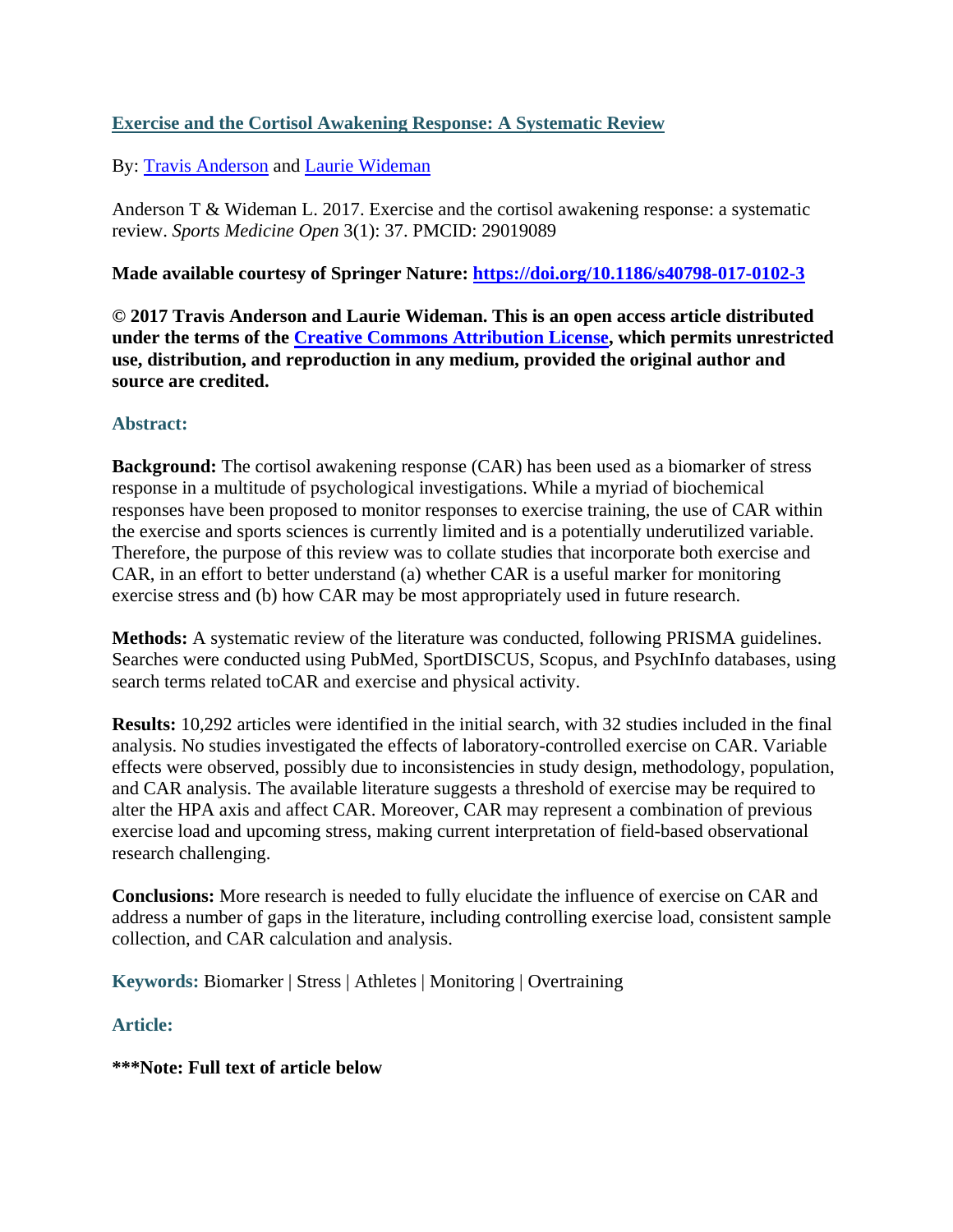# **SYSTEMATIC REVIEW ACCESS**

# Exercise and the Cortisol Awakening Response: A Systematic Review



Travis Anderson<sup>[\\*](http://orcid.org/0000-0001-5292-7877)</sup> and Laurie Wideman

# Abstract

**Background:** The cortisol awakening response (CAR) has been used as a biomarker of stress response in a multitude of psychological investigations. While a myriad of biochemical responses have been proposed to monitor responses to exercise training, the use of CAR within the exercise and sports sciences is currently limited and is a potentially underutilized variable. Therefore, the purpose of this review was to collate studies that incorporate both exercise and CAR, in an effort to better understand (a) whether CAR is a useful marker for monitoring exercise stress and (b) how CAR may be most appropriately used in future research.

Methods: A systematic review of the literature was conducted, following PRISMA guidelines. Searches were conducted using PubMed, SportDISCUS, Scopus, and PsychInfo databases, using search terms related toCAR and exercise and physical activity.

Results: 10,292 articles were identified in the initial search, with 32 studies included in the final analysis. No studies investigated the effects of laboratory-controlled exercise on CAR. Variable effects were observed, possibly due to inconsistencies in study design, methodology, population, and CAR analysis. The available literature suggests a threshold of exercise may be required to alter the HPA axis and affect CAR. Moreover, CAR may represent a combination of previous exercise load and upcoming stress, making current interpretation of field-based observational research challenging.

Conclusions: More research is needed to fully elucidate the influence of exercise on CAR and address a number of gaps in the literature, including controlling exercise load, consistent sample collection, and CAR calculation and analysis.

Keywords: Biomarker, Stress, Athletes, Monitoring, Overtraining

# Key Points

- There is sufficient evidence for the continued investigation of CAR as a potential biomarker for exercise-related monitoring, both in athletes and the general population.
- Currently, the discrepancies observed in the literature make interpretation of the findings and future recommendations difficult.
- To confirm CAR as an appropriate biomarker for use in exercise response or overtraining monitoring, it is essential that future studies follow recommended guidelines for utilizing and reporting CAR, as discussed in this review.

# **Background**

Monitoring the physiological responses to exercise is critical for exercise scientists in all facets of the discipline. While numerous physiological responses (e.g., resting heart rate [[1](#page-13-0), [2](#page-13-0)], HR variability [[3](#page-13-0)–[5\]](#page-13-0), and inflammatory markers [\[6](#page-13-0)]) have been investigated for their potential use as a monitoring tool of physical stress in exercise or as indicators of overreaching/overtraining, a single variable capable of acting as an indicator of exercise-induced physical stress has remained elusive. Although the search for a single marker that captures an athlete's stress or recovery continues, the likelihood of such a marker being identified is low. Therefore, many researchers have increased interest in a composite marker of stress that may represent, in a more comprehensive manner, the degree of physical stress experienced by an athlete \*Correspondence: [t\\_ander2@uncg.edu](mailto:t_ander2@uncg.edu) **blue and the correspondence:** t\_ander2@uncg.edu



© The Author(s). 2017 **Open Access** This article is distributed under the terms of the Creative Commons Attribution 4.0 International License ([http://creativecommons.org/licenses/by/4.0/\)](http://creativecommons.org/licenses/by/4.0/), which permits unrestricted use, distribution, and reproduction in any medium, provided you give appropriate credit to the original author(s) and the source, provide a link to the Creative Commons license, and indicate if changes were made.

University of North Carolina at Greensboro, Greensboro, NC 27412, USA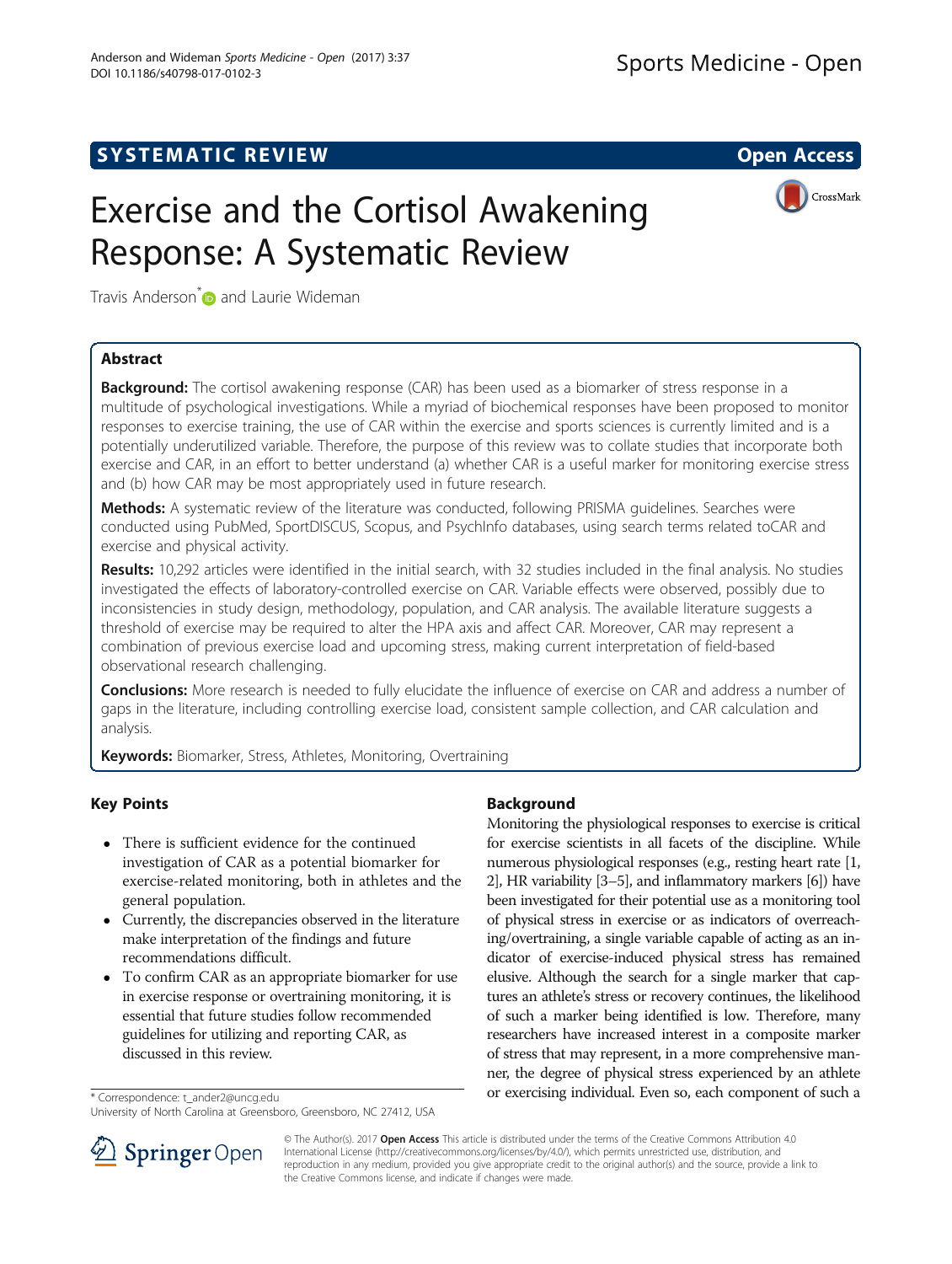composite marker must be individually studied and assessed for potential inclusion in the model.

The hypothalamic-pituitary-adrenal (HPA) axis is principally controlled through corticotropin-releasing hormone (CRH) secretion from the hypothalamus. AVP (arginine vasopressin) may also act synergistically with CRH to stimulate adrenocorticotropin hormone (ACTH) synthesis and secretion from the anterior pituitary. The increased ACTH concentration then activates adrenocorticotropic receptors on the adrenal cortex to stimulate secretion of the steroid hormone cortisol. Circulating cortisol consists of primarily the bound, inactive form of the hormone, while 5–10% is unbound and biologically active and plays a prominent role in a variety of functions, including metabolic, immune responses and psychological effects through binding to cytoplasmic glucocorticoid receptors.

Due to this hormonal cascade, cortisol concentrations are controlled by the secretion and synchrony of CRH and AVP, which, during periods of low stress, are secreted in a pulsatile manner approximately 2–3 times per hour. As the hormonal end product, cortisol acts in a negative feedback manner, suppressing activity at the hippocampus, hypothalamus, and pituitary glands [\[7](#page-13-0)]. Cortisol shows strong diurnal variation, peaking following quiescence (i.e., shortly after waking) [\[8\]](#page-13-0). This diurnal pattern is controlled by a complex set of interactions initiated by the so-called biological clock in the suprachiasmatic nucleus (SCN) of the hypothalamus. In brief, there exists a self-oscillating transcriptional loop in the nucleus of SCN cells. A circadian locomotor output cycle kaput (CLOCK) and brain-muscle-arnt-like protein 1 (Bmal-1) heterodimer binds to DNA response elements to stimulate the expression of periods and cryptochromes, which phosphorylate and negatively feedback on CLOCK and Bmal-1 to prevent further gene expression [\[9](#page-13-0)]—a cycle which takes approximately 24 h [\[10](#page-13-0)]. The SCN also incorporates external feedback, such as light exposure via the optic nerves. Although the HPA axis and circadian rhythmicity are intricately linked, a complete review of the interactions between the HPA axis and the master circadian CLOCK systems are well beyond the scope of this exercise and CAR-related review. Interested readers are encouraged to consult several comprehensive reviews available on this topic (see Nadar et al. [\[10\]](#page-13-0), Nicolaides et al. [\[9](#page-13-0)], and Wiley et al. [[11\]](#page-13-0)).

During acute stress, a dramatic increase in CRH and AVP pulsatility will ultimately increase circulating cortisol concentrations. Exercise serves as such a stressor, resulting in the aforementioned higher-order brain centers recognizing a threat to homeostasis and responding accordingly. As such, cortisol is a common biomarker that is used in the analysis of exercise responses in both elite athletes and clinical populations. Interestingly, elevations in acute and basal cortisol

concentrations in response to stress are believed to be detrimental to health, while elevations in acute and basal cortisol levels in response to chronic exercise are thought to be beneficial. The mechanism related to this exercise-cortisol paradox has been speculated to be partially linked to medial prefrontal cortex dopamine levels and glucocorticoid receptors, but most of this evidence is limited to animal studies (see Chen et al. [[12](#page-13-0)] for review). While it is well known that cortisol concentrations will increase in response to acute exercise, it is important to note that this occurs only when appropriate intensity thresholds have been achieved [[13\]](#page-13-0).

The primary function of cortisol secretion in response to exercise is to increase the availability of substrates for metabolism, both during the activity [[14\]](#page-14-0) and into recovery [[15](#page-14-0)]. It has been shown that cortisol may then exhibit a "rebound" effect and remain depressed for 24– 48 h after exhaustive exercise [[16](#page-14-0)]. This disruption to the HPA axis has implicated cortisol as a potential biomarker for diagnosing overtraining, although this effort has yet to yield consistent findings [\[17\]](#page-14-0). Moreover, exercise training may influence acute HPA responses to exercise, decreasing pituitary sensitivity to negative feedback [[15](#page-14-0)] or increasing peripheral tissue-level sensitivity to cortisol [[18](#page-14-0)]. There is also significant research on the role of cortisol in obesity (see Rodriguez et al. [\[19\]](#page-14-0) for review). Somewhat paradoxically and despite the role of cortisol as a primary lipolytic hormone, elevations in cortisol can result from an elevated body fat content (see McMurray and Hackney [\[20\]](#page-14-0) for review), thus suggesting that changes in resting cortisol concentrations may be of interest in monitoring effectiveness of exercise and weight loss programs, especially in individuals who are obese.

In addition to the diurnal pattern of cortisol secretion, a distinct rise in cortisol has been observed immediately after waking [\[21\]](#page-14-0), typically peaking 30–45 min after waking [\[22](#page-14-0)], and has been appropriately termed the cortisol awakening response (CAR). This response is a neuroendocrine manifestation of the HPA axis, considered to be superimposed over the regular diurnal cortisol rhythm [[23\]](#page-14-0), and has been demonstrated to be sensitive to a host of psychological conditions and stressors. CAR is believed to act as a "boosting" mechanism, to aid in physiologically preparing one for waking somatic tasks [[24\]](#page-14-0). This rationale is primarily due to CAR being present independent of postural condition [\[22\]](#page-14-0) and use of an alarm clock [[25\]](#page-14-0). While light does appear to affect the response [[26](#page-14-0)], the absence of optical stimuli does not seem to eliminate the response entirely. Thus, the act of waking may be considered to be an event that disrupts homeostasis [\[10\]](#page-13-0), resulting in increased pulsatile frequency at the hypothalamus and culminating with increased cortisol secretion. The hippocampus has been touted as playing a "central role" in regulating CAR [\[27](#page-14-0)],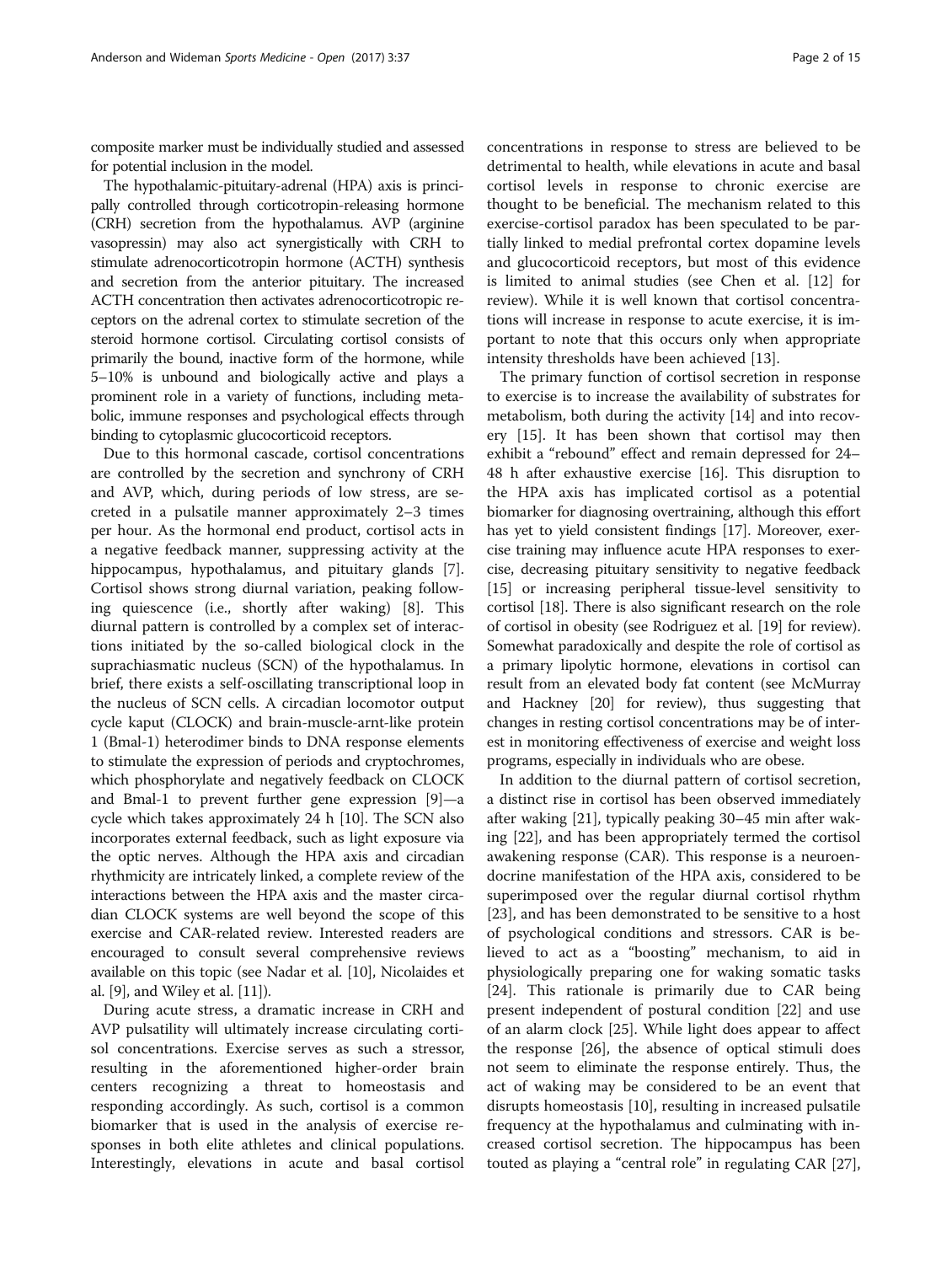while several other brain regions have been implicated in the fine-tuning of CAR, including the limbic system.

There have been a number of methods developed for assessing CAR that are worth briefly discussing. As is standard in a range of endocrine research areas, especially those that include a specific time series, researchers often calculate the area under the curve of the cortisol awakening response (AUC), typically over 1–4 measures taken after the initial awakening event. This can be calculated using two predominate AUC methods [[28\]](#page-14-0): the AUC can be represented relative to a 0 concentration point (termed AUC relative to the ground  $[AUC_{\sigma}]$ ) and/or AUC that reflects only the increase in concentration observed (AUC<sub>i</sub>). Thus, AUC<sub>g</sub> represents the total hormonal exposure, while  $AUC_i$  is the total increase in exposure following waking.

Although it is currently unknown whether CAR and  $AUC<sub>g</sub>$  or  $AUC<sub>i</sub>$  reflect dissimilar physiological phenomena, these markers can show disparate responses to the same intervention. In addition to exposure measures, there are several other approaches to examining CAR, including the relative increase in cortisol, calculated as a percent increase above the first sample concentration  $(CAR_{\%})$ . Researchers may also calculate the mean increase (MnInc) by averaging the increased cortisol concentrations above the first sample concentration, the morning cortisol peak (CMP), or mean morning cortisol (i.e., the mean of serial morning samples in the awakening period;  $CAR<sub>u</sub>$ ). Also frequently assessed is the calculated slope of the CAR response, typically between the first sample and peak (CAR<sub>slope</sub>). Lastly, contrast effects (e.g., linear or quadratic) can be used to assess the shape, or change in shape, of CAR. As is often the case when hormones are investigated, there appears to be significant inter-individual variability in both the cortisol profile and CAR in response to physical stress. However, the CAR response within a given individual seems to be consistent [[29](#page-14-0)], as long as confounding variables are properly controlled, such as time of waking, sex, and age (see Clow et al. [\[30\]](#page-14-0) for detailed review of confounding variables).

Until recently, a vast majority of CAR research has occurred in the psychobiological literature, where CAR has been related to burnout [[31\]](#page-14-0), chronic fatigue, and stress [[32, 33\]](#page-14-0); depression [[34\]](#page-14-0); and post-traumatic stress disorder [[35\]](#page-14-0). Although normative ranges have been developed for several populations [\[36](#page-14-0)], it is still unclear what may constitute a "healthy" CAR, as both elevated and depressed responses have been related to dysfunctional psychosocial health status [[37](#page-14-0)].

These changes in CAR in relation to psychological stress raises the possibility of CAR also being an appropriate measure to monitor responses to physiological stressors (i.e., exercise). The benefits of a biomarker such as CAR are severalfold. Firstly, measures can be obtained via saliva which is less invasive to obtain as compared to biomarkers obtained from plasma or serum. Secondly, and in contrast to other assessments of overstrain which require an athlete to complete multiple exercise sessions [[38\]](#page-14-0), the measures can be obtained at rest, greatly reducing subject burden. Lastly, the multitude of factors that are thought to affect CAR could confer a potential marker of global stress (e.g., allostatic load), which may be more important for monitoring health or potential of burnout or overtraining in athletes. Since the symptomology of the overtraining syndrome includes psychosocial disturbances which accompany the depreciation of physiological factors, CAR may be useful in monitoring both components simultaneously.

Presently, the use of CAR in the exercise science literature has been limited and variable. Therefore, the purpose of this review was to collate the results of studies that have investigated the impact of exercise or physical activity on CAR, in an effort to understand how this biomarker could be better utilized in the exercise and sports science fields.

## Methods

A systematic review of the literature was conducted with the collection of articles concluding on November 4, 2016. The PRISMA guidelines for systematic reviews and meta-analyses were followed [\[39\]](#page-14-0), except where not applicable. Searches were completed via the electronic search databases PubMed, SPORTDiscus, PsychINFO, and Scopus to identify publications that included markers of CAR and physical activity, exercise, and/or physical fitness. The search terms utilized were all possible combinations of terms from List 1 and List 2 (Table 1). In addition, previous review articles and relevant publications were also analyzed for any citations which may meet inclusion criteria. Due to the novelty of CAR within the exercise science literature, no restrictions in the search terms were used, such as date ranges or place of publication; however, only articles written in

|  | Table 1 Search terms |  |
|--|----------------------|--|
|  |                      |  |

| List 1                         |            | List 2              |
|--------------------------------|------------|---------------------|
| Cortisol awakening response    |            | <b>Exercise</b>     |
| Cortisol response to awakening |            | Physical activity   |
| Awakening cortisol response    |            | Sport               |
| <b>CAR</b>                     |            | Training            |
| <b>ACR</b>                     | <b>AND</b> | Competition         |
| <b>CRA</b>                     |            | Athlete             |
|                                |            | Physical inactivity |
|                                |            | Physical fitness    |
|                                |            |                     |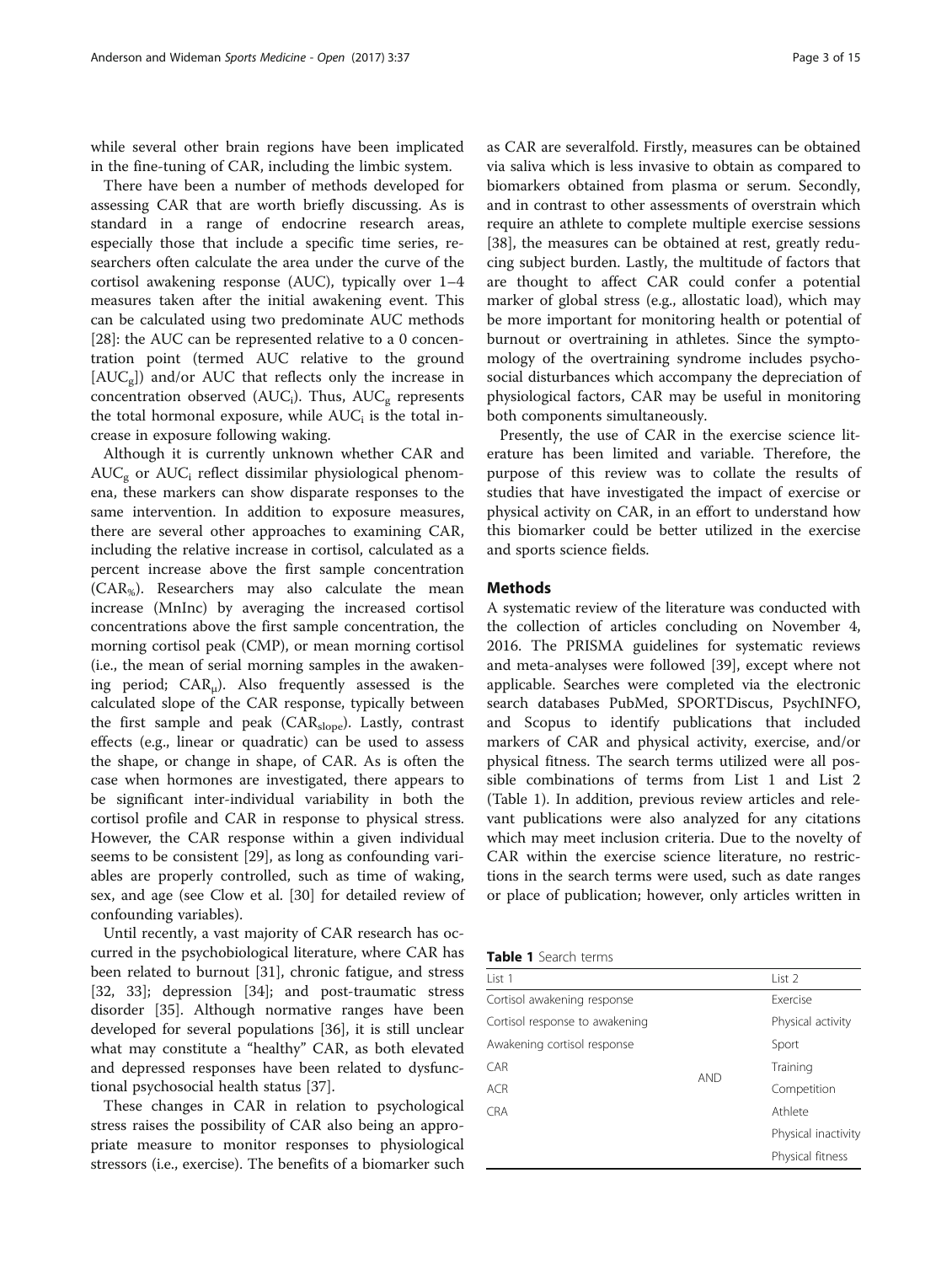English were included in analysis. All searches were completed November 4–5, 2016.

The first screening of the articles excluded studies based on the relevance of the title of the publication, the second screening excluded studies based on a reading of the abstract, and the third screening excluded studies based on a reading of the full text. To be eligible for inclusion, studies needed to be primary, peer-reviewed research. In addition, studies must have had at least one marker of CAR and an objective measure of physical activity, exercise, or physical fitness. In the event that data was not available in the manuscript, efforts were made to contact the corresponding author to acquire the necessary data. Inclusion in the study was not limited by study design, length of intervention, or CAR methodology.

This review had two primary aims: (1) to summarize the current state of CAR in regards to exercise and physical activity and its potential use as an exerciserelated biomarker and (2) to provide recommendations to researchers for future exercise and CAR studies. It is important to note that the authors originally intended this review to result in a meta-analysis of alterations in CAR in response to both acute and prolonged exercise protocols. However, due to the limited number of studies, disparate protocols, and outcome variables;

range of populations studied; and variable statistical analyses used, it was determined that attempts to summarize the findings in these studies would not result in any further clarification of the influence of exercise on CAR. Therefore, no aggregated data were used in any statistical analyses, nor were any inter-study composite measures reported in the present study.

# Results

A total of 10,292 articles were identified in the initial search. Following the subsequent screenings, 32 articles were included in the review (Fig. 1).

Of the articles included, 11 articles concerned athletic populations, and a single article addressed a military population. The remaining studies included a variety of populations, including psychiatric illness  $(n = 3)$ , children and adolescents ( $n = 5$ ), older adults ( $n = 6$ ), and obese populations  $(n = 2)$ .

Articles included in this analysis showed four distinct types of exercise and physical activity measures: (a) responses to exercise intervention  $\geq 1$  week (Table [2](#page-5-0),  $n = 13$ ); (b) response to a single exercise bout (Table [3](#page-6-0),  $n = 2$ ); (c) relationships to physical activity (Table [4](#page-7-0),  $n = 12$ ; and (d) response to upcoming exercise stress (Table [5,](#page-8-0)  $n = 5$ ).

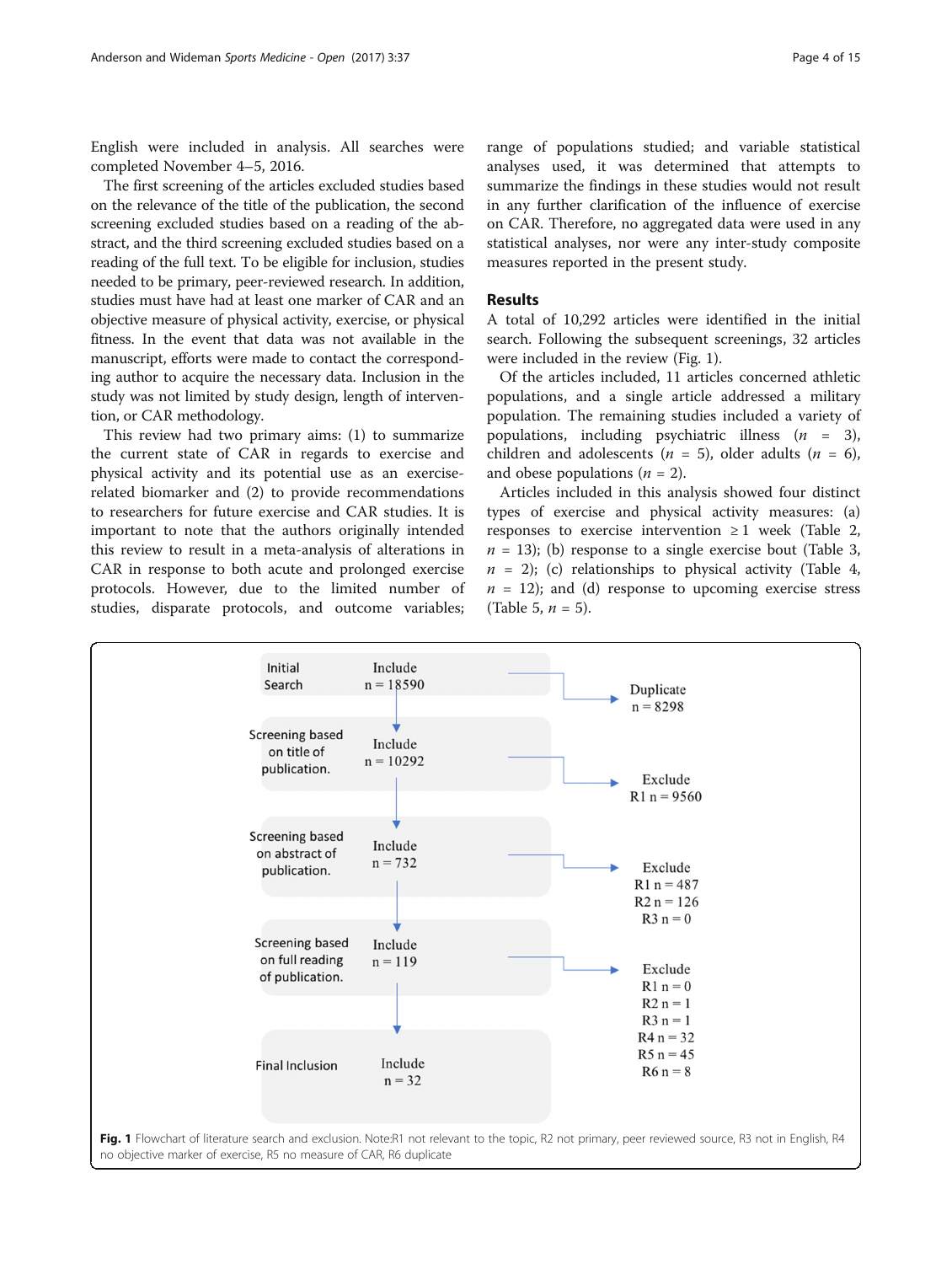<span id="page-5-0"></span>

| Citation                        | Population                                                                                     | Variable                                                             | Exercise intervention                                                                    | Results                                       |
|---------------------------------|------------------------------------------------------------------------------------------------|----------------------------------------------------------------------|------------------------------------------------------------------------------------------|-----------------------------------------------|
| <b>Athletes</b>                 |                                                                                                |                                                                      |                                                                                          |                                               |
| Filaire et al. [45]             | 14.8 $\pm$ 0.6 years<br>12 adolescent female tennis players;                                   | Saliva; 0 h, + 0.5 h; CAR, AUC <sub>9</sub>                          | 16 weeks, tennis training program                                                        | <b>JCAR, JAUC<sub>9</sub></b>                 |
| Gouarne et al. [42]             | 10 male triathletes<br>9 untrained males (25.1 ± 1.4 years),<br>$(26.5 \pm 2.7 \text{ years})$ | Saliva; 0 h, + 0.5 h; CAR <sub>%</sub>                               | 10 months, triathlon training                                                            | <b>↑CAR<sub>%</sub></b> in OT athlete         |
| Gunnarsson et al. [41]          | ce; 32 years<br>12 crew members of Volvo Ocean Ra                                              | Saliva; 0 h, + 0.3 h, + 0.6 h; CAR                                   | 9 months, round-the-world sailing competition JCAR                                       |                                               |
| Minetto et al. [40]             | 15 male soccer players; 24.4 ± 3.9 years                                                       | Saliva; 0 h, $+$ 0.25 h, $+$ 0.5 h;<br>AUC <sub>g</sub> , slope      | 7 days intensified soccer training (60% greater<br>than preceeding months)               | to h, AUC <sub>9</sub> ,                      |
| Park et al. [43]                | 25 male trekkers (14-59 years), 21 male Sherpas<br>$(16-39 \text{ years})$                     | Saliva; 0 h, + 0.5 h, + 1 h;<br>CAR, AUC <sub>9</sub>                | Trek to 4800 m                                                                           | 1CAR, AUC <sub>9</sub> @4800 m in<br>trekkers |
| Military                        |                                                                                                |                                                                      |                                                                                          |                                               |
| Clow et al. [49]                | 13 male, 7 female military recruits; 17-24 years                                               | Saliva; 0 h, +0.25 h, +0.5 h; CAR,<br>AUC <sub>9</sub> , Mnlnc       | 11 weeks, basic military training                                                        | <b>JAUC<sub>g</sub></b> at week 3 and 6       |
| Non-athletes-yoga               |                                                                                                |                                                                      |                                                                                          |                                               |
| Curtis et al. [50]              | 22 female; fibromyalgia; 47.4 ± 13.7 years                                                     | Saliva; 0 h, + 0.5 h; CAR                                            | Hatha yoga; 2 x 75-min classes, 8 weeks                                                  | No change                                     |
|                                 | Female; BMI 25-40 kg m <sup>-2</sup> , < 300 lbs                                               | Saliva; 0 h, +0.5 h; CAR, slope                                      | $9 \times 2.5$ h + one 7-h guided meditation                                             | No change                                     |
| Daubenmier et al. [51]          |                                                                                                |                                                                      | (inc.yoga)                                                                               |                                               |
| Non-athletes-aerobic exercise   |                                                                                                |                                                                      |                                                                                          |                                               |
| Calogiuri et al. [56]           | 7 male, 7 female sedentary-mod. Active; 49 ± 8 years                                           | Saliva; 0 h, +0.25 h, +0.5 h;<br>AUC <sub>i</sub> , AUC <sub>a</sub> | 25 min cycling, 20 min resistance; mod-high<br>intensity (RPE), indoor and nature groups | AUC; indoor > nature<br>$(600 - 0)$           |
| Foley et al. [52]               | 23 subjects, experiencing major depressive episode<br>or taking antidepressant                 | Saliva; 0 h, +0.5 h; CAR                                             | 12 weeks, 30-40 min mod. Aerobic exercise                                                | <b>JCAR</b> @ 6 and 12 weeks                  |
| Foss et al. [53]                | 15 subjects; $45.2 \pm 9.6$ years; $B/M \geq 35$                                               | Saliva; 0 h, +0.5 h; CAR                                             | 22 weeks, 3 days/week, group-based mod.-vig.<br>exercise                                 | No change                                     |
| Menke et al. [55]               | 12 males w/burnout; 12 male controls; 45.4 ± 6.2 years                                         | Saliva; 0 h, $+$ 0.17 h, $+$ 0.34 h,<br>$+0.5$ h; AUC <sub>9</sub>   | 12 weeks, 2-3 days/week, aerobic exercise@60- No change<br>75%HR <sub>max</sub>          |                                               |
| Tortosa-Martinez<br>et al. [54] | mild cognitive<br>21 persons diagnosed with amnestic<br>impairment; 75.5 ± 7.23 years          | Saliva; 0 h, +0.5 h; CAR                                             | Group exercise; 3 months, 3 days/wk., 60 min<br>aerobic exercise@60-75%HR <sub>max</sub> | No change                                     |

BMI body mass index, RPE rating of perceived exertion,  $HR_{max}$  maximum heart rate, OT overtrained BMI body mass index, RPE rating of perceived exertion,  $HR_{max}$  maximum heart rate, OT overtrained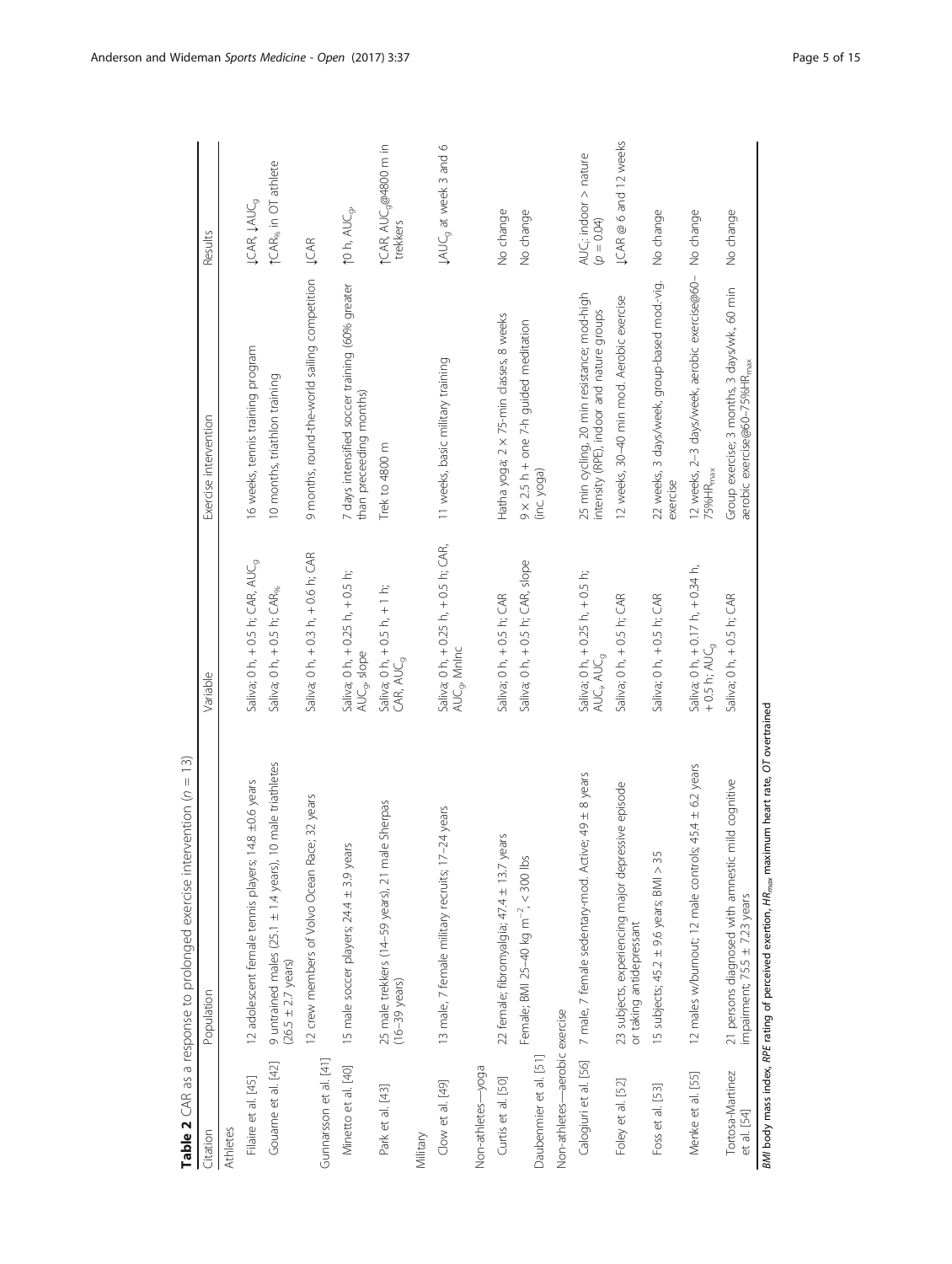|                   | <b>I where</b> $\bullet$ $\bullet$ in the $\bullet$ is the state of the simple $\bullet$ . Then the state is the state of $\bullet$ |                                                                            |                                                        |           |
|-------------------|-------------------------------------------------------------------------------------------------------------------------------------|----------------------------------------------------------------------------|--------------------------------------------------------|-----------|
| Citation          | Population                                                                                                                          | Variable                                                                   | Exercise intervention                                  | Results   |
| Garde et al. [57] | 21 regular exercisers; $43.0 \pm 11.6$ years                                                                                        | Saliva: 0 h, $+$ 0.5 h; CAR                                                | 1.5 h gym session inc. resistance/<br>circuit training | No change |
| Ucar et al. [58]  | 20 male medical students<br>$20 - 24$ years                                                                                         | Saliva; 0 h, $+$ 0.25 h, $+$ 0.5 h, $+$ 1 h;<br>$AUC_{\alpha}$ , $AUC_{i}$ | 90 min soccer match                                    | No change |

<span id="page-6-0"></span>**Table 3** CAR as a response to a single exercise bout  $(n = 2)$ 

### Response to a Prolonged Exercise Intervention

Studies observing prolonged exercise interventions included a number of populations and exercise interventions. In an attempt to more clearly understand the responses observed, we discuss the impact on athletes and non-athletes separately.

## **Athletes**

In the five studies identified as monitoring the response of the CAR to an exercise intervention in athletes, the variables of interest included CAR,  $CAR_{\%}$ , and  $AUC_{\alpha}$ , and the interventions ranged from a 7-day intensive soccer training period [[40\]](#page-14-0) to a 9 month global boat race [[41\]](#page-14-0). Clearly, the variability in the populations assessed, the techniques for assessing the awakening response, and the statistical techniques used make the aggregation of the data nonsensical. However, some patterns did become evident. For example, Gouarne et al. [[42\]](#page-14-0), Minetto et al. [\[40](#page-14-0)], and Park et al. [\[43](#page-14-0)], all showed an increase in CAR following training (triathlon, soccer, and mountain climbing, respectively). More specifically, Gouarne et al. [[42\]](#page-14-0) demonstrated that elite-level triathletes will exhibit an increase in CAR<sub>%</sub> following the onset of training but will stabilize at a higher level even as the season progresses, which appears to mirror the findings in mountain climbers [\[43](#page-14-0)]. It is important to note here that although Park et al. framed this particular study in terms of altitude exposure, it is reasonable to include mountain climbing as a form of prolonged exercise. Even so, the interpretation of the results of this study is more difficult due to the additional impact of altitude on cortisol responses [[44\]](#page-14-0). Nonetheless, there was a clear increase in the CAR of mountain climbers after climbing to 4800 m in 8 days, compared to only a single day of climbing to 1100 m. The lack of a similar response by Sherpas to the same intervention was suggested by the authors to be a result of acclimatization to the altitude, although this may also be viewed as the response of a well-trained and adapted individual for this specific exercise stress. Thus, one could interpret the study as being the same exercise load applied to well-trained and lesser-trained individuals, with the latter group showing larger increases in CAR. Again, this suggested initial increase in CAR could be expected following a significant exercise intervention, which may then level off as participants become accustomed to the exercise load.

These findings seem contrary to Filaire et al. [\[45\]](#page-14-0), who demonstrated that a 4-month tennis training period in players aged 14.8 years with an average of 7+ years of training, resulted in a decrease in  $AUC_{\sigma}$  and CAR. As a potential explanation of this discrepancy, it was reported that subjects also exhibited a disturbance in REST-Q subscales indicating a decreased affective state; a significant relationship between CAR and these psychological affects was present. These findings suggest that CAR will be altered differentially, contingent on the physiologic response of the athlete to the training load imposed on them. That is, if the training load is too great for an individual's fitness level, they may present an inverse response (decreases in CAR), relative to another athlete who responds to the same training load in the opposing direction (increases in CAR). In support of this rationalization, Gouarne et al. [\[42\]](#page-14-0) observed that two triathletes developed the overtraining syndrome across the course of the triathlon season, as determined both by a decrease in athletic performance, as well as decreases in subjective fatigue scores [\[46](#page-14-0)]. In those overtrained athletes, and juxtaposed with the non-overtrained athletes,  $CAR_{\alpha}$  showed a decline in response to the training, eventually stabilizing in one of the athletes, but not the other. Although it is difficult to compare the results directly, a global boat race appears to have blunted the awakening response as the race progressed over 9 months [[41\]](#page-14-0). The authors likened this response of the sailors to that observed in burnout patients, whom have been shown to also present a blunted CAR [[31\]](#page-14-0).

In contrast, and challenging the idea of blunted CAR to elevated training load in athletes, Minetto et al. [[40](#page-14-0)] showed an increase in CAR and  $AUC<sub>g</sub>$  in response to training, while showing a positive relationship between these responses and performance. It is possible however that due to the short training period employed in this study (7 days), these athletes were exhibiting only local muscular fatigue that affected their physical performance, but that did not reach the threshold required to negatively affect neuroendocrine function during awakening.

In summary, these studies posit the possibility that shifts in CAR may not be consistent across all training loads, potentially increasing as training is first imposed and stabilizing after an acclimatization period, before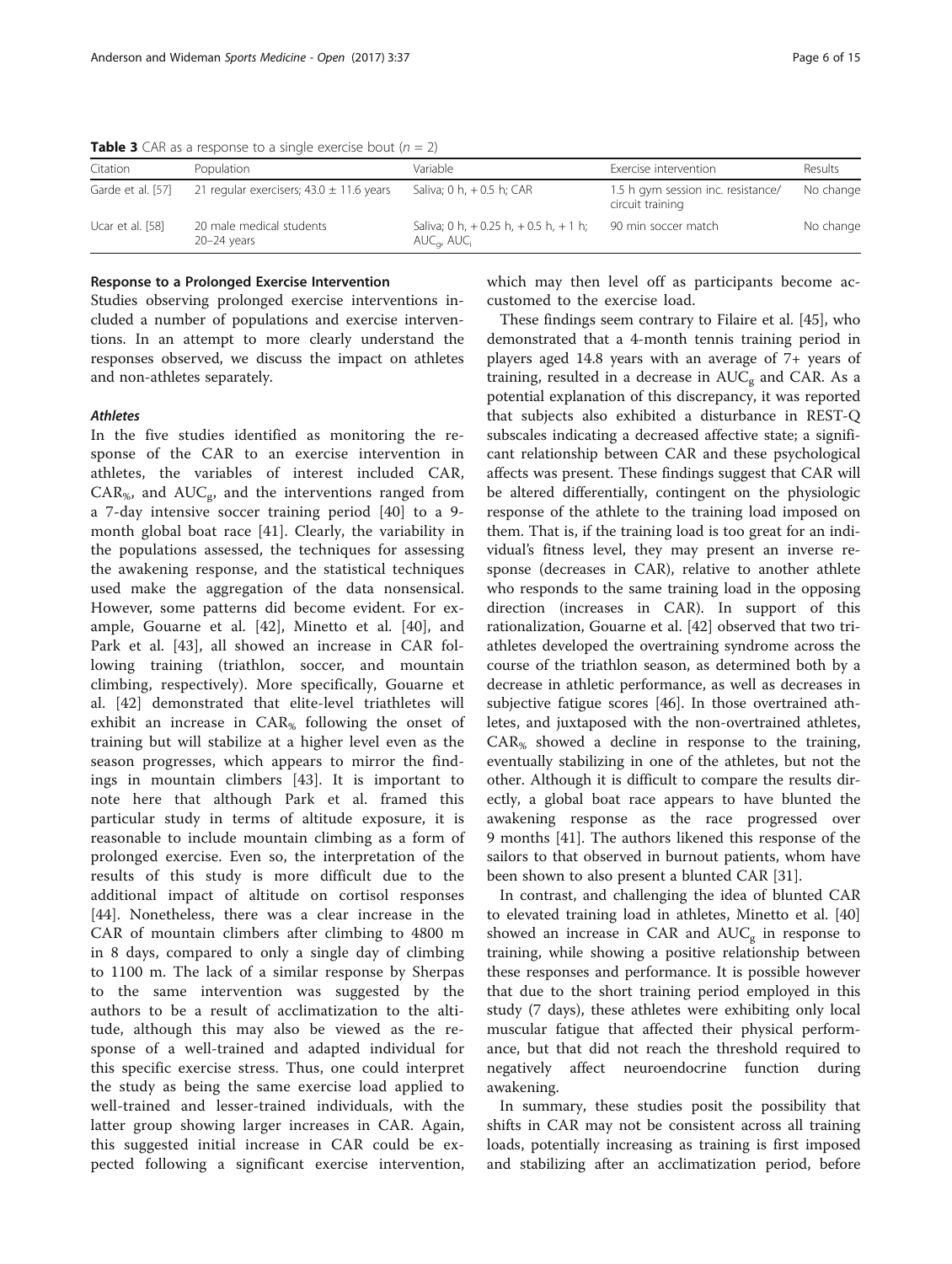| Citation                       | Population                                                                           | Variable                                                                                      | Physical activity measure                                | Results                                                                                                |
|--------------------------------|--------------------------------------------------------------------------------------|-----------------------------------------------------------------------------------------------|----------------------------------------------------------|--------------------------------------------------------------------------------------------------------|
| Physical activity monitoring   |                                                                                      |                                                                                               |                                                          |                                                                                                        |
| Bogg & Slatcher [59]           | 960 adults; 25-74 years                                                              | Saliva; 0 h, +0.5 h; CAR                                                                      | Physical activity survey, vig./mod.,<br>general activity | No relationships                                                                                       |
| Dubose & McKune<br>[66]        | 23 females children; 8.4 ± 0.9 years                                                 | Saliva; 0 h, +0.5 h; AUC <sub>9</sub>                                                         | 5-day tracking via Actigraph                             | Vig. and MVPA vs. $+$ 0.5 h ( $r = 0.5$ , 39),<br>vig vs. $AUC_g$ ( $r = .46$ )                        |
| Eek et al. [60]                | 352 female, 229 male; 46.3 ± 10.7 years                                              | Saliva; 0 h, + 0.5 h; $CAR_{\delta_o}$ , CAR $_\omega$ , CMP                                  | SOF1-20                                                  | CAR vs. LoE $(r = .11)$ , PE $(r = .11)$ ;<br>0 h vs. PE $(r = -.1)$                                   |
| Heaney et al. (2014)<br>[72]   | 36 community-dwelling adults; 65-88 years                                            | Saliva; 0 h, + 0.5 h; CAR                                                                     | West of Scotland Twenty-07 Study                         | No difference based on activity level                                                                  |
| Heaney et al. (2012)<br>$[86]$ | 24 students (20 $\pm$ 1.16 years) and<br>adults (75.6 $\pm$ 6.35 years)<br>48 older  | Saliva; 0 h, +0.5 h; CAR                                                                      | Whitehall Study questionnaire                            | No relationships                                                                                       |
|                                | Martikainen et al. [64] 272 adolescents; 12.4 ± 0.5                                  | Saliva; 0 h, +0.25 h, +0.5 h, +0.75 h, +1 h; AUC <sub>9</sub> 12 h Actiwatch; PA, ST, vig. PA |                                                          | Female AUC <sub>9</sub> partial correlations with<br>PA, ST, vig. PA                                   |
| McHale et al. [69]             | 28 adolescents; $13.3 \pm 2.3$ years                                                 | Saliva; 0 h, + 0.5 h; CAR, peak                                                               | DISE-YV                                                  | No effects                                                                                             |
| Pulopulos et al. [68]          | 86 older adults; 64.42 ± 3.93 years                                                  | Saliva; 0 h, $+$ 0.5 h, $+$ 0.45 h; AUG                                                       | PA, walking speed                                        | PA significant covariate in regression<br>AUCi correlated with WS $(r = -223)$ ;<br>model              |
| Strahler et al. (2010a)        | Older and younger ballroom dancers<br>and controls                                   | Saliva; 0 h, + 0.5 h; CAR, AUC <sub>q</sub>                                                   | PA (h/week)                                              | No relationship                                                                                        |
| Vreeburg et al. [61]           | 418 adults from Netherlands Study of<br>Depression and Anxiety; 43.0 ± 14.7<br>years | Saliva; 0 h, + 0.5 h, + 0.45 h, + 1 h; AUC <sub>9</sub> , AUC <sub>1</sub>                    | Physical Activity Questionnaire                          | Partial correlations with PA and AUC <sub>9</sub><br>$(\beta = .13)$ AUC <sub>i</sub> $(\beta = -.11)$ |
| Zeiders et al. [70]            | 100 adolescents of Mexican-origin<br>families; 15.3 ± 0.5 years                      | Saliva; 0 h, +0.5 h; CAR                                                                      | Daily exercise self-report                               | No relationship                                                                                        |
| Physical Function Tests        |                                                                                      |                                                                                               |                                                          |                                                                                                        |
| Gardner et al. [73]            | 962 males; 73.4 ± 4.17 years; CaPS cohort                                            | Saliva; 0 h, + 0.5 h; CAR                                                                     | "Get up and go" and "flamingo" tests No relationship     |                                                                                                        |

<span id="page-7-0"></span>Anderson and Wideman Sports Medicine - Open (2017) 3:37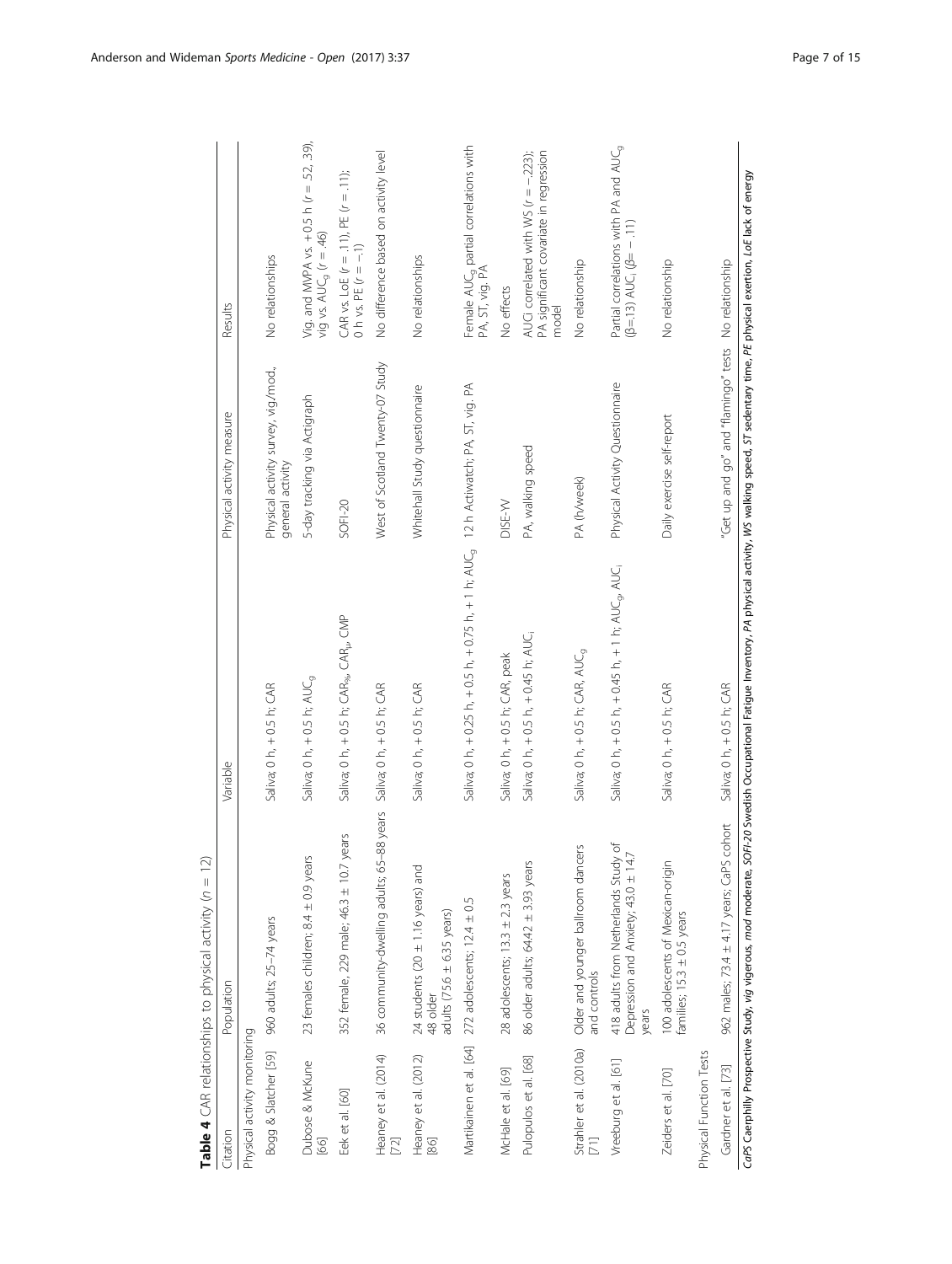<span id="page-8-0"></span>**Table 5** CAR response to upcoming exercise stress ( $n = 5$ )

| Citation                     | Population                                     | Variable                                                                   | Exercise intervention                                                                                                                        | Results                                                           |
|------------------------------|------------------------------------------------|----------------------------------------------------------------------------|----------------------------------------------------------------------------------------------------------------------------------------------|-------------------------------------------------------------------|
| Balthazar et al. [75]        | 8 male triathletes:<br>$27.8 \pm 3.2$ years    | Saliva; 0 h, $+$ 0.5 h                                                     | 2-4 h triathlon (1.5 km swim, 42 km<br>cycling, 10 km run) vs. rest day                                                                      | No diff. in CAR, 10 h and<br>$\uparrow$ + 0.5 h on Comp day       |
| Diaz et al. [77]             | 11 male swimmers;<br>$21.5 \pm 2.16$ years     | Saliva; 0 h, $+$ 0.5 h, $+$ 1 h;<br>$CAR, AUC_{\alpha} AUG_{i}$            | Major swimming competition                                                                                                                   | No difference<br>(C vs. Comp).                                    |
| Labsy et al. [74]            | 9 male soccer players;<br>$19.9 \pm 0.4$ years | Saliva; 0 h, $+$ 0.5 h; CAR                                                | Morning/afternoon exercise<br>45 min@70%HR $_{\rm peak}$ + 2 $\times$<br>15min@80%HR <sub>peak</sub> + 5 $\times$<br>1 min@HR <sub>max</sub> | No relationship                                                   |
| Meggs et al. [78]            | 41 competitive<br>swimmers; 15.2 years         | Saliva; 0 h, $+$ 0.25 h, $+$ 0.5 h;<br>$AUC_{\alpha}$                      | 100 m swimming competition                                                                                                                   | $AUC_{\alpha}$ relationship with<br>performance ( $\beta$ = .321) |
| Strahler et al. (2010b) [76] | 12 national martial arts<br>athletes           | Saliva; 0 h, $+$ 0.25 h, $+$ 0.5 h,<br>$+0.75$ h, $+1$ h; AUC <sub>a</sub> | National martial arts competition                                                                                                            | No relationships                                                  |

 $HR_{peak}$  heart rate peak, C control, Comp competition

decreasing if training load becomes too extreme and overloads the athlete. Of course, these are speculative claims and must be investigated directly by designing longitudinal studies that investigate this specific response. Moreover, as has been done previously, intensity or load thresholds should be investigated relative to disruption of the HPA axis and a subsequent effect on the CAR in athletes. This potential non-linear relationship with training load may be reflective of a similar phenomenon observed in the chronic fatigue and burnout literature, which suggest CAR may increase [\[47\]](#page-14-0), decrease [[31\]](#page-14-0), or be unchanged [[48\]](#page-14-0).

## **Military**

Although the separation of athletic and military physical interventions could be considered arbitrary, we believed that some military personal may have had very little exposure to physical conditioning prior to their enrollment in military service, a belief that was reflected in the high proportion of subject "dropout" [[49](#page-14-0)]. This lack of extended or even lifelong exposure to physical training may result in disparate CAR responses relative to athletes and is therefore discussed independently.

In the singular study that examined military physical training on CAR, Clow et al. [\[49](#page-14-0)] tracked military recruits across an 11-week basic training program, involving significant physical training components. The researchers used a cortisol awakening response variable termed the mean increase (MnInc), calculated as the difference of the average of the second and third sample above the first sample (MnInc =  $((s_2 + s_3)/2) - s_1$ ). The authors found no change in MnInc, but  $AUC_{g}$  decreased significantly at weeks 3 and 6, before returning to baseline levels by week 11. Interestingly, the authors also analyzed the shape of the curves across the time period, showing linear increases at weeks 0 and 3, compared to quadratic contrasts at week 0 and week 12, again suggesting a leveling off after the initial cortisol increase. Evidently, the observed function and degree of change

over time should be considered in analyses. This observation has implications for the desired sampling frequency and methodology (i.e., at least 3 samples to test for quadratic relationships, 4 for cubic relationships, and so forth).

## Non-athletes

In studies of exercise interventions in non-athletic or untrained populations, exercise paradigms used tended to be either aerobic (i.e., cycling) or low-impact practices such as yoga. Since these intervention types likely affect the HPA axis dissimilarly, the results of these studies are discussed separately.

Yoga Interventions In the two studies observing changes in CAR in response to yoga practice, populations studied included those patients diagnosed with fibromyalgia [[50](#page-14-0)] and a non-clinical sample of female subjects [[51\]](#page-14-0). Inconsistent findings are therefore somewhat expected given that CAR has been shown to be altered in clinical populations, likely because these individuals are often under severe chronic physical, emotional, financial, and psychological stress. Cutis et al. [[50\]](#page-14-0) studied changes in CAR following 8 weeks of yoga training in a clinical fibromyalgia population. The area under the cortisol curve was reported to significantly increase following yoga training; however, the authors included an evening cortisol sample in this AUC calculation, as opposed to analyzing only the awakening response. Even so, the data presented shows that the area was mostly influenced by the first two measures (i.e., the CAR). Therefore, the yoga program appears to have increased AUC, with no change in the slope of the response. In a non-clinical population, Daubenmier et al. [[51\]](#page-14-0) observed no change in CAR following a 9-week mindfulness intervention, which included a component of yoga training, relative to a control group. The details of this program were significantly lacking, so it is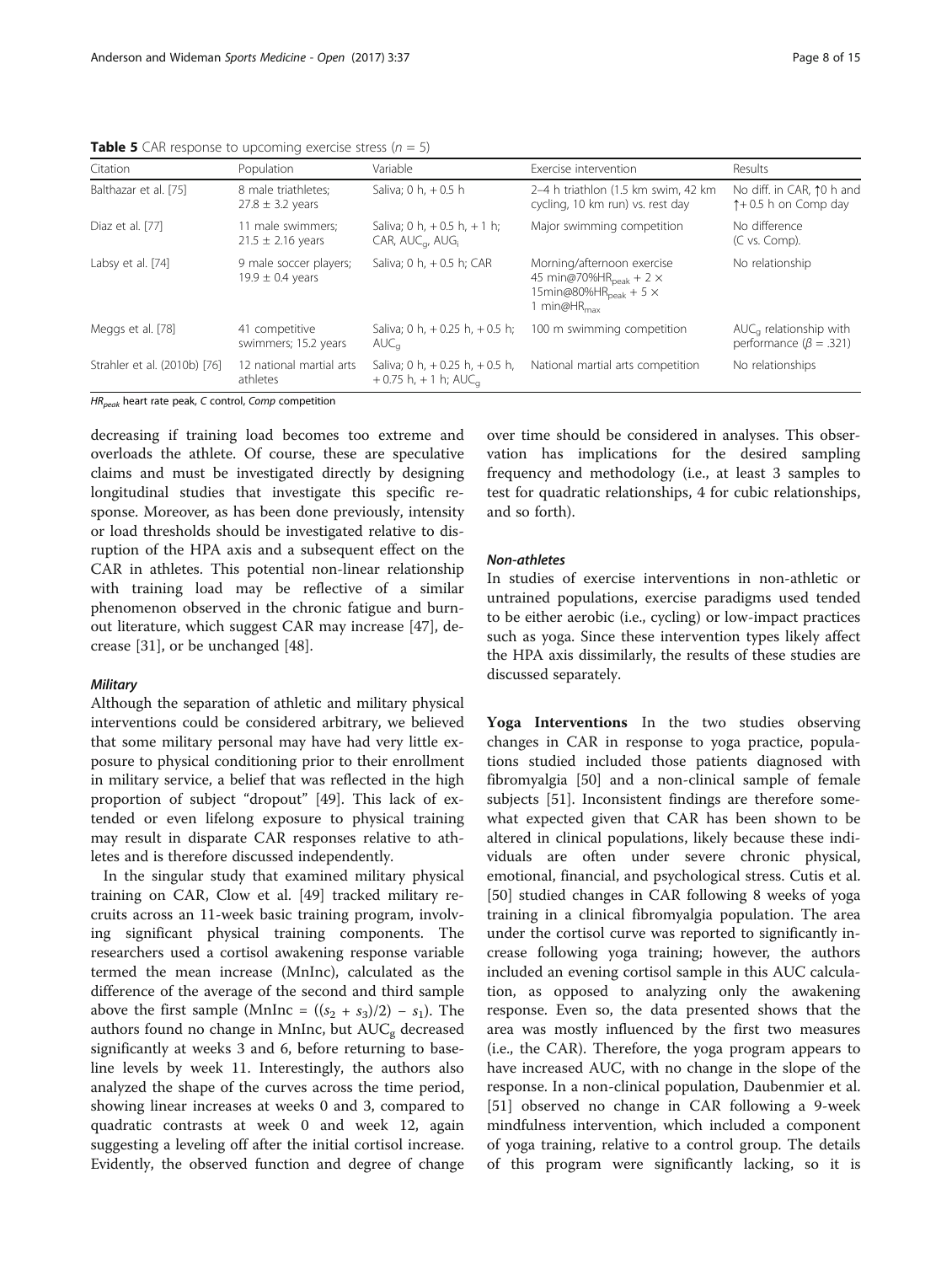difficult to interpret this result relative to those of other studies.

From the limited number of studies, it is likely that low-intensity, low-impact physical activity has little impact on CAR, unless the subject is under severe chronic stress from a clinical condition. In this case, low-intensity exercise may have a positive effect on CAR moving it toward a "normal healthy" response and away from either an over-responsive or underresponsive CAR. More studies are required to fully elucidate these effects, in both clinical and nonclinical populations.

Aerobic Exercise The impact of aerobic exercise on CAR in non-athletes was assessed in five studies. In four of the five studies, no statistically significant change was reported, although the details of these investigations are interesting to consider. For example, Foley et al. [[52](#page-14-0)] showed aerobic training non-significantly decreased CAR after 6 and 12 weeks. The decrease observed at week 12 (week 12 1.89 ± 1.30 ng/ml vs. week 0  $3.59 \pm 2.63$  ng/ml) certainly implies a decrease in CAR, but the results are impeded by a small sample size  $(n = 8)$  and large inter-individual variability. Similarly, in a sample of subjects presenting a BMI > 35 (i.e., obese), a lifestyle intervention (including an aerobic exercise program) resulted in morning cortisol being greater than that observed in matched controls at both 0 h and + 0.5 h, although neither the treatment nor control group showed a significant change from their respective preintervention values [\[53\]](#page-14-0). In this instance, it is likely that utilizing AUC (or associated AUC-related variables) may have conferred more information than simple cortisol values taken at individual time points. Interestingly, the morning increase was greater in the intervention group at 6 months of follow-up compared to the control group, suggesting there are residual effects on CAR following exercise interventions, although it is unclear why this would not also be observed immediately following the exercise intervention. Indeed, the lack of details of subject activities during this period makes any inferences to this point problematic. Comparably, Tortosa-Martinez et al. [[54](#page-14-0)] showed no statistical difference between control and intervention groups in CAR post-intervention, although an increased peak at  $+0.5$  h and the magnitude of the increase was nearly significant ( $p = .068$ ).

Finally, in a study in participants suffering from jobrelated exhaustion (and therefore a suspected impaired CAR), there did not appear to be any change in CAR following the 12-week aerobic exercise intervention [\[55](#page-14-0)]. As with the clinical populations discussed above, in those populations that likely have a chronic shift in their CAR, any additional or consistent alteration in CAR seems doubtful. This null finding may in fact be

considered a positive effect of exercise in these chronically fatigued individuals. It is possible that exercise prevented any further shift in CAR in these subjects (i.e., perhaps a basement effect was observed). Of course, longitudinal analysis of this population should be conducted to test these hypotheses.

In the single study that observed a change in the CAR, a "green-exercise" intervention in which office workers were prescribed exercise either in an indoor or an outdoor setting was investigated [\[56\]](#page-14-0). Figures included in this study suggest that both indoor and outdoor exercise changed the shape of the CAR. That is, the indoor group moved from a "regular" CAR, with a peak occurring at  $+0.25$  h, to a decreased cortisol concentration at the same time following the intervention. The outdoor group on the other hand showed only a small increase at  $+0.25$  h pre-intervention but moved to a more regular response postintervention. In this case, reporting linear or quadratic contrasts may have been beneficial in fully explaining the shift in CAR. Moreover, the outdoor exercise appeared to have a much smaller AUC<sub>i</sub> than the indoor exercise following the intervention. This was, however, likely due to the relative decrease at  $+0.25$  and  $+0.5$  h postawakening cortisol observed in the outdoor group following exercise. This inverted awakening response is indeed curious but may be an artifact of the small sample size  $(n = 6)$  and the inherent variability in cortisol responses.

## Response to a Single Exercise Session Intervention

Compared to more prolonged interventions, two studies observed possible changes in CAR following a single exercise bout. While small in number, these investigations are crucial if CAR is to be considered as an appropriate measure for monitoring day-to-day responses to exercise interventions.

In one of the studies observing CAR response to a single exercise session, the researchers found no differences in the awakening response the morning after an exercise bout, consisting of a resistance exercise, circuit-training-type exercise protocol [\[57](#page-14-0)]. It must be noted that the circuit training was approximately 20 min, followed by a 15-min period of "fitness training." No reference was made to what this may have included, but it was presumably some type of aerobic training. Therefore, approximately 35 min of physical exercise was completed, with no reference to the intensity or participant exertion during the session. Previous literature on the acute exercise-induced response of cortisol indicates that an intensity threshold exists [[13\]](#page-13-0). Thus, if we are to understand CAR to reflect the cumulative stress over time, a relatively short bout of exercise that is not particularly intense may not produce any alteration in CAR, since it is unlikely to illicit acute HPA responses.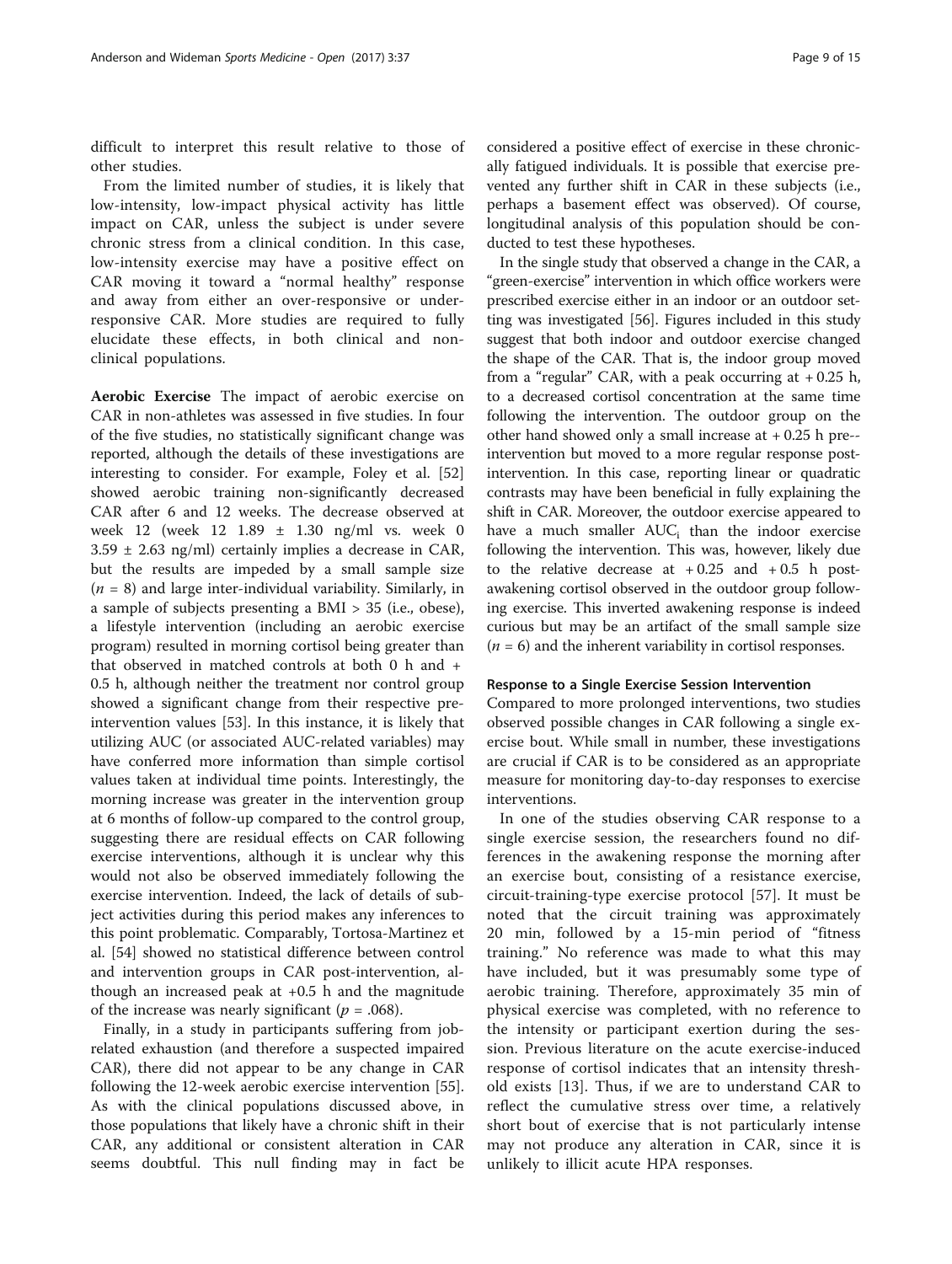Similarly, in response to a late-night exercise bout, Ucar et al. [\[58](#page-14-0)] observed CAR responses to a soccer match in college-aged participants. The serial sampling protocol showed no differences in any of the morning time points following an evening soccer match compared to a control condition, although it appears as if the initial peak may have been greater following the match, thus making the  $AUC_i$  variable non-significantly greater. Again, the variability in these responses  $(1 \text{ h AUC}_i \text{ range } 439 - 70,003 \text{ a.u.})$ makes analyses difficult, and therefore, intraindividual responses, even within a given population, may be more beneficial.

## Response to Daily Activity Monitoring

Studies observing the CAR in relation to physical activity were numerous; however, few directly assessed the impact on CAR and instead included physical activity as a component in a multivariate model. For example, Bogg and Slatcher [\[59](#page-14-0)] assessed the impact of physical activity on CAR via multi-level growth curves, thereby making extracting data and possible relationships difficult. Nonetheless, in this particular study, no significant intercepts were observed for general physical activity in any of the models. Of note, moderate-vigorous activity approached a significant correlation ( $p = 0.088$ ), although such an effect would have been small and perhaps trivial.

Similarly, another study found a significant relationship with Swedish Occupational Fatigue Inventory subscales [[60\]](#page-14-0). CAR was positively related with a lack of energy  $(r = .11)$ , lack of motivation  $(r = .10)$ , and lack of physical exertion  $(r = .11)$ . Noticeably, these are only weak or very weak relationships, likely observed to be statistically significant because of the large sample size  $(n = 581)$  included in the analysis. Nonetheless, and quite interestingly, when analyzed by sex, these relationships held only in females and no significant relationships were observed in males. Even though there were fewer males in this study, the authors state definitively that the lack of relationships in males were not due to lack of statistical power; rather, there may be a true difference in responses between males and females. It must be noted however that this study did not control for any objective marker of exercise or physical activity, and thus the impact of non-work related physical activity remains unclear.

A study by Vreeburg et al. [[61](#page-14-0)] showed significant relationships between  $AUC<sub>g</sub>$  and  $AUC<sub>i</sub>$  and physical activity in depressive subjects. Interestingly, these relationships were inverted relative to each other, such that physical activity was a positive predictor of  $AUC_{\alpha}$ and a negative predictor of  $AUC_i$ , suggesting an overall greater magnitude of cortisol output, yet a blunted

cortisol response in those individuals who are more active. Since depressive patients have been shown to have blunted responses (i.e., lowered  $AUC_i$ ) relative to healthy controls [[62,](#page-14-0) [63](#page-15-0)], this finding may indicate that physical activity was beneficial in moving the CAR to a more healthy profile.

Also assessing physical activity via multivariate models, Martikainen et al. [\[64](#page-15-0)] found partial correlations between the awakening AUC and overall and vigorous physical activity. However, the modeling techniques also adjusted for a number of variables, including the timing of a dexamethasone suppression test. The results are therefore difficult to interpret and generalize; however, there does seem to be evidence present that  $AUC_{g}$ shows a negative relationship with both vigorous and overall physical activity. Even though 272 adolescents were included in the study, these significant models were observed only in girls, as observed by Eek et al. [\[60](#page-14-0)]. It follows then that not only should sex be considered when assessing CAR in adolescents but also pubertal development. Furthermore, Ozgocer and colleagues recently showed CAR to be affected by menstrual cycle phase [[65](#page-15-0)] and should therefore be controlled for in future CAR research designs.

Compared to survey-based assessments of physical activity and exercise, DuBose and McKune [\[66\]](#page-15-0) used Actigraph technology to monitor the activity levels in 23 children and demonstrated a relationship between  $AUC_{g}$ and vigorous activity. This suggests those children who participate in a greater amount of intense physical activity also tend to show a greater awakening response. This of course must be understood in the context of a correlational analysis, as there are numerous factors that could contribute to the difference in activity level and cortisol response, especially in an adolescent population [\[67](#page-15-0)]. Interestingly, while there was no difference in the cortisol concentration immediately after waking, there was a relationship between the 0.5 h cortisol and both vigorous and moderate-to-vigorous activity. These findings do indicate that CAR represents a separate construct than a simple measure of basal cortisol level. In contrast,  $AUC_i$ was found to be significantly negatively related to walking speed ( $r = -0.223$ ) in older adults [[68](#page-15-0)], suggesting a lower cortisol response is related to greater physical function. In addition,  $AUC_i$  contributed an additional 5% to the second step of a regression model predicting walking speed from a number of demographic- and health-related variables [[68\]](#page-15-0).

In comparison to these findings, other studies found no relationships between CAR and physical activity in adolescents in sporting clubs [[69](#page-15-0)], an ethnic minority group [[70](#page-15-0)], or young or old dancers [\[71\]](#page-15-0) and no CAR differences in older adults who completed 1 or more hours per week of physical activity compared to those who did not [\[72\]](#page-15-0).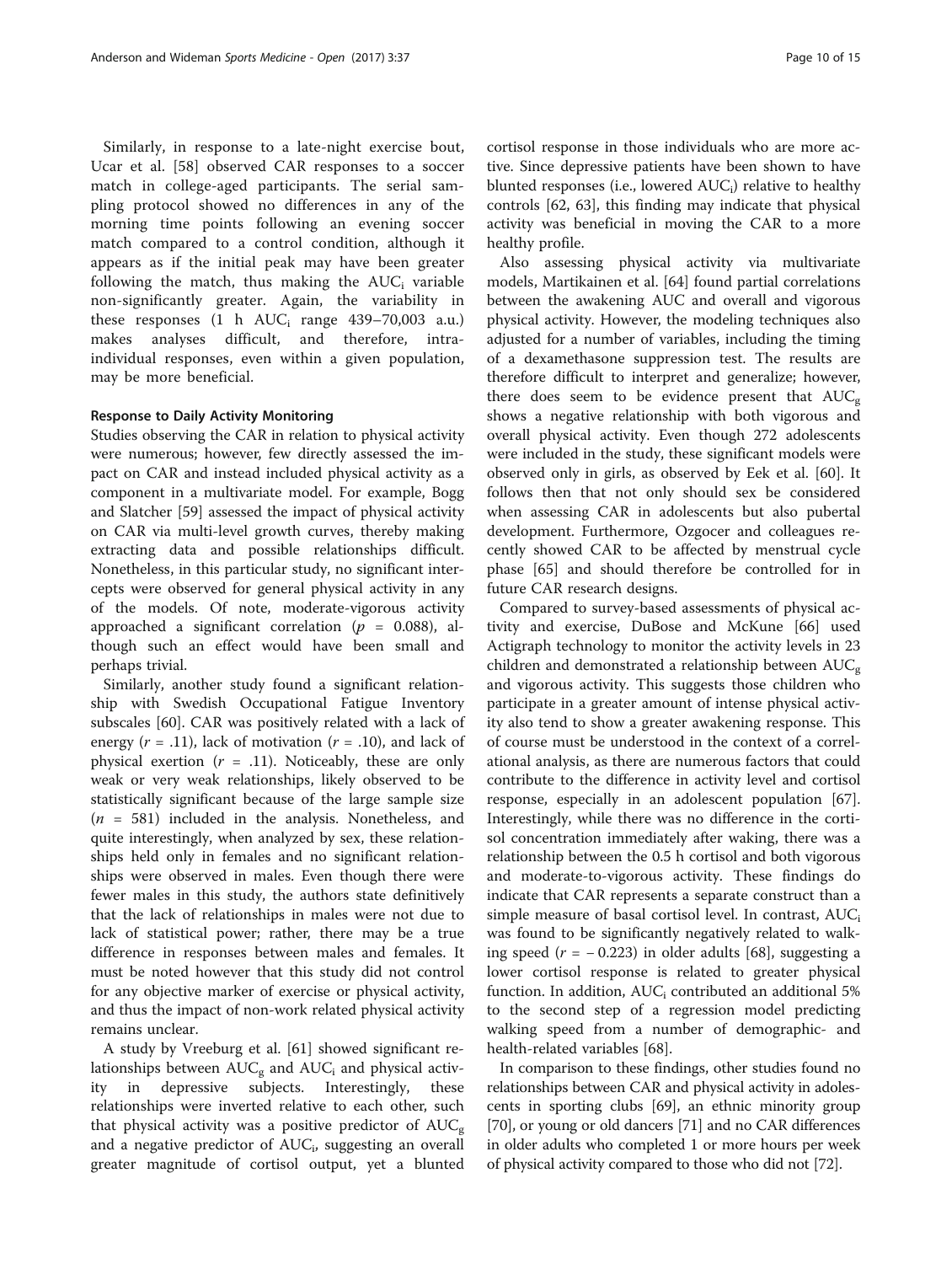# Physical Tests

In addition to those studies assessing the relationship between CAR and physical activity, one study was included that measured physical and functional ability. In this investigation, Gardner et al. [[73\]](#page-15-0) studied 962 middle-aged and older men. No relationship was found between CAR and the "get up and go" or "flamingo" functional tasks; although after adjusting for other covariates and similarly to Pulopulos et al. [\[68](#page-15-0)], there was a weak relationship with CAR and walking speed only in those subjects identified in the highest CAR. AUC did not elucidate anything any further in this study.

## Upcoming Exercise Stress Intervention

Lastly, five studies assessed changes in CAR as a response to an upcoming exercise stress. This anticipated stress reaction is considered to be psychological in nature, but it is nonetheless important to consider that any CAR variable is a result of both psychological reactivity to upcoming events and previous exercise training or stress.

Three studies found no change in CAR in response to an upcoming laboratory exercise session [[74](#page-15-0)], triathlon event [[75\]](#page-15-0), or martial arts competition [\[76](#page-15-0)]. However, Balthazar et al. [\[75](#page-15-0)] found that there was a significant increase in both awakening and  $+0.5$  h cortisol, but this was not accompanied by a change in CAR. The authors noted that this lack of difference was due to the large variability in the awakening response on the morning of the competition. This suggests that some athletes were perhaps more psychologically aroused by the upcoming competition than others. Similarly, since Labsy et al. [[74](#page-15-0)] utilized a laboratory-based exercise session with little competitive incentive, it is likely that the psychological impact was rather low. As an alternate explanation, Strahler et al. [\[76\]](#page-15-0) suggests that their lack of significant findings may be due to some degree of endocrine habituation in high-level athletes. In comparison, a study in competitive swimmers demonstrated a significantly greater  $AUC_{g}$  on competition days compared to control days [[77\]](#page-15-0). In further support of the psychological impact on CAR, these researchers collected data on 2 days prior to the event and showed that the response appears to be much greater on day 2, which was closer to the time of competition and presumably a time of greater psychological stress.

Also evaluating swimmers, Meggs et al. [\[78](#page-15-0)] showed that  $AUC<sub>g</sub>$  contributed significantly to a linear regression model predicting athletic performance in a swimming competition. There was also an interaction between psychological resilience, as measured by the Academic Re-silience Scale [\[79\]](#page-15-0) and  $AUC<sub>g</sub>$  with performance, with the greatest performance occurring in those with low  $AUC_{g}$ and high psychological resilience. This implies that CAR may actually be beneficial in monitoring overall stress load in the athletes and may be predictive of performance in competitive events.

# **Discussion**

The aims of this systematic review were to firstly summarize the alterations in CAR in response to exercise and determine whether there was sufficient support for its use as an exercise-related biomarker and secondly to provide future recommendations, where warranted, for improving CAR research. We acknowledge that many of the studies included in this review include confounding variables that may influence the cortisol response above and beyond exercise alone (i.e., hypoxia due to altitude or psychological stress). However, had we limited our review to studies that investigated only the influence of exercise on alterations in CAR without any confounding variables, the number of studies included in the systematic review would have been zero. The original intent of this review was to conduct a metaanalysis and establish potential effect sizes across exercise contexts. However, as has been discussed, there are significant variations in research methodology, data reduction, populations, and statistics. Therefore, any meta-analyses presented would be inconclusive, if not entirely erroneous. As such, we aim to discuss the current state of CAR in exercise research and provide recommendations for augmenting our current knowledge of this biomarker.

From the findings presented above, it is reasonable to suggest that a threshold of exercise must be surpassed to illicit and measure a response in the CAR. Although available evidence suggests this may be intensitydependent, future research should confirm this. The necessity of an exercise intensity threshold is not unheard of in the exercise endocrinology literature, especially in reference to cortisol [[13](#page-13-0)]. The lack of change in CAR in those studies focused on low-intensity exercise or workplace stress, therefore, may in fact represent a sub- threshold effect. If true, the lack of sensitivity to lowimpact exercise may be considered a potential strength of CAR, especially when considering the utility of CAR to monitor exercise training stress and thereby modulate training intensity. For example, during periods of regular exercise training, CAR may present very little variability, but overload periods of increased intensity or volume may impair the CAR, thus acting as an early predictor of overtraining.

Studies that included CAR as a physiological marker of readiness on the morning of a competition showed a degree of consistency in CAR predicting performance outcomes, leading to the suggestion that CAR potentially acts as an indicator of the psychological status of the athlete. This more positive affective state then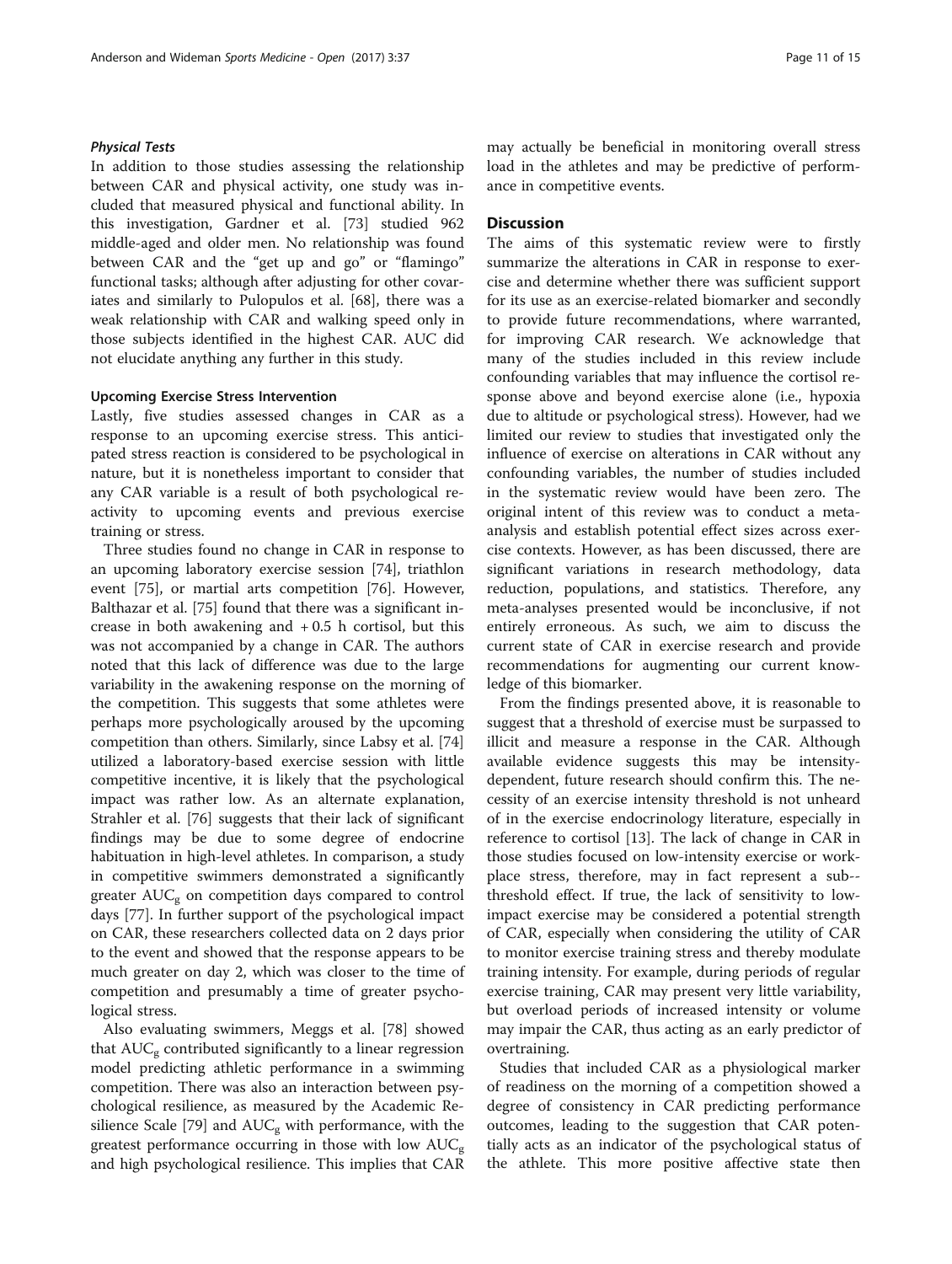presumably leads to improved athletic performances. However, it is also possible that the observed CAR was a function of, or affected by, the preceding chronic training load undertaken by the athletes. That is, athletes with a greater chronic training load also had more favorable physical adaptations that lead to improved performances, and that greater training load was also reflected in the CAR. Being unable to distinguish this point, there is a clear need for laboratory-controlled exercise programs that also monitor CAR.

Many studies in the present review were excluded due to their lack of a CAR measure. Of these, a significant number stated that awakening responses were collected; however, these measures were either not reported (i.e., only included concentration values at individual time points) or were reported as a composition score of "diurnal cortisol," which included a number of cortisol measures outside of the waking period. Although there are certainly uses for monitoring the entire diurnal period, it is recommended that the awakening-period cortisol be analyzed as a separate variable, as described below, in addition to the diurnal rhythm. This small addition to the calculations and analysis may lead to relationships or changes that have been otherwise unidentified.

## Future Directions

A clear issue in the literature is related to the most appropriate way to present CAR variables. It is evident that CAR and AUC measures may both be valuable for evaluating responses to exercise, yet it remains unclear whether  $AUC_i$  or  $AUC_g$  should be more consistently used. Even more concerning is the lack of agreement in the number or timing of sample collections. While most studies include samples immediately after waking and a second sample after 30 min, the variability in studies including a third, fourth, or fifth measure, or researchers that prefer a 20- and 40-min capture period, leads to difficulties in assessing overall effect sizes. After reviewing the literature, we suggest sampling at least every 15 min following an initial waking sample, for at least 1 h after waking. This allows for the following: (1) an increased confidence in capturing the peak change; (2) an increased resolution in the shape of the response; (3) more meaningful statements in regards to total cortisol exposure (i.e., area under the curve); (4) more sophisticated statistical analyses to be completed, such as nonlinear metrics; and (5) the potential to elucidate intra-individual variability in the measure across the course of an exercise training or intervention period. Of particular importance, a recent study by Smyth et al. [[80\]](#page-15-0) suggests there is a non-linear rise over the initial waking period, which is subsequently followed by a more linear increase, again emphasizing the need for frequent sampling.

Moreover, we recommend the reporting of at least: CAR,  $CAR_{\%}$ ,  $AUC_{\sigma}$ , and  $AUC_{i}$ , and contrast analysis. These variables allow for analysis of both the relative and absolute increases and exposure observed, as well as general shapes of the CAR curve. Since research on CAR within the exercise literature is still in its infancy, the reporting of these variables, even if not significant will (1) more fully explain the response to the intervention and (2) allow researchers to more efficiently focus on CAR variables which may be most relevant moving forward.

Field-based and observational studies are undoubtedly important for establishing the effect of exercise and CAR in real-world scenarios and outlining potential uses for this biomarker, although there is currently a lack of control over the exercise interventions, as well as potential confounding factors in the literature. As such, although CAR has routinely been obtained via saliva samples produced in the subject's regular sleeping environment, researchers should also consider conducting studies in which subjects use sleep-in facilities so that saliva collection procedures could be more closely monitored for adherence. Although self-reports of wake-time, or activity and sleep monitors may provide evidence of waking, they do not denote the actual timing of saliva samples post-waking. As demonstrated above, the cubic or quadratic contrasts are highly time-dependent, and short delays in sampling have been shown to impact CAR [\[81](#page-15-0)].The use of a sleep-in laboratory facility may also allow for serum collection in conjunction with salivary measures. Previous research on salivary and serum cortisol markers have shown consistent reliability, with correlation coefficients ranging from  $r = 0.71$  to 0.96 [[82\]](#page-15-0), depending on the population being analyzed. It is important to recognize the salivary cortisol represents only the free concentration of the hormone, and the increased activity of 11β-hydroxysteroid [\[83](#page-15-0)] in saliva leads to lower cortisol levels in saliva. Due to this, as well as the potential delays in free cortisol excretion through salivary glands, serum monitoring may prove to provide a more complete picture of cortisol responses during awakening. Moreover, cortisol concentrations prior to the conscious awakening point may elucidate further physiological mechanisms underlying CAR, which would be ostensibly achievable only through IV catheterization.

There are occasional references in the literature to the possibility of responders and non-responders in regards to CAR [\[36](#page-14-0), [84](#page-15-0)]. It is the opinion of the authors that the lack of an increase in cortisol following awakening or the decrease in cortisol with wakening should not be excluded from analysis on the basis of being a "non-responder." This variability in the response is critical to further understanding its nature. In the event of individual responses that do not follow the expected cortisol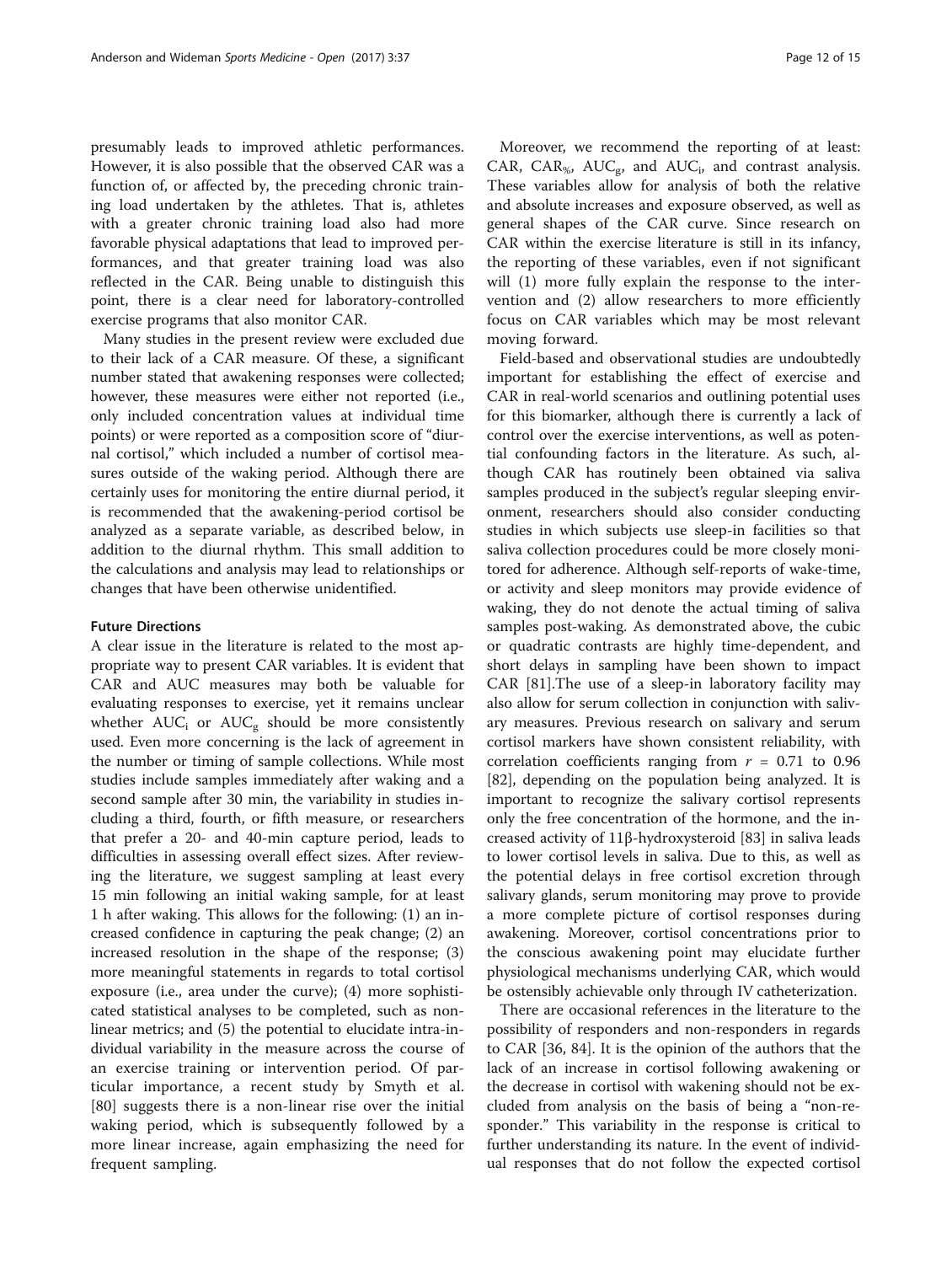<span id="page-13-0"></span>rise, these subjects should instead be identified and individually discussed and perhaps included in a secondary post hoc analysis.

As discussed elsewhere [\[45](#page-14-0)], CAR should be analyzed in regards to other possible awakening responses. These may include either the alpha-amylase or dihydroepiandrosterone awakening responses, as well as other interdependent physiological systems such as heart rate variability. It is likely that the relationships between these markers, as opposed to any individual biomarker, will permit more complete information regarding the response to exercise. In addition to relating CAR with other biomarkers, one should also be cognizant of the relationships that the CAR has already demonstrated with subjective markers of stress and recovery. Specifically within the exercise sciences, CAR has been studied in reference to the Profile of Mood States [[77, 85](#page-15-0)], Visual Analogue Scale to Measure Fatigue [[49\]](#page-14-0), and an adapted Academic Resilience Scale [\[78](#page-15-0)]. Given the clear link between psychological stress and hypothalamic function, the inclusion of these questionnaire-based measures and monitoring of the affective state of the athlete in response to exercise training is necessary.

# Conclusions

The use of CAR in the current exercise and physical activity literature is sporadic and inconsistent. However, from the limited evidence presented, CAR appears to be a viable biomarker to monitor both exercise training responses and health-related outcomes. In particular, it appears that CAR may be influenced by an intensity threshold, since changes in CAR seem to occur in higher load interventions or those subjects which presumably have a reduced training tolerance. Moreover, CAR appears to represent physical activity in some populations and may be useful in monitoring physiology in large scale physical activity observational research. Future research should focus on addressing the methodological inconsistencies discussed above, establishing a potential exercise threshold required to illicit an acute response and determining the extent to which CAR represents past physiological disruption and upcoming exercise stress.

#### Abbreviations

+xh: Cortisol concentration x hours after waking; 0 h: Cortisol concentration immediately after waking; AUC<sub>q</sub>: The area under the curve relative to a 0 cortisol concentration; AUC<sub>i</sub>: The area under the curve relative to the increase in cortisol, typically immediately after waking; AVP: Arginine vasopressin; CAR: The absolute increase in cortisol from immediately after waking to peak; CAR<sub>%</sub>: The relative increase in cortisol from immediately after waking to peak;  $CAR_{\mu}$ : The mean increase in cortisol, typically taken as an average of two measures following the initial measure; CMP: The peak cortisol concentration following awakening; CRH: Corticotropin-releasing hormone; MnInc: The average cortisol concentration greater than the initial value (MnInc =  $((s2 + s3)/$ 2) − s1); SCN: Suprachiasmatic nucleus

#### Acknowledgements

The authors would like to thank Dr. Jennifer L. Etnier for her guidance and assistance throughout this process.

#### Funding

This project was not funded.

#### Availability of Data and Materials

Not applicable.

#### Authors' Contributions

Authors TA and LW were responsible for authorship of this manuscript and article review and were required to reach consensus in the event of disagreement on article inclusion. TA conducted all database searches and completed all data extraction and production of summary tables, where necessary. Both authors read and approved the final manuscript.

#### Ethics Approval and Consent to Participate

Not applicable

#### Consent for Publication

Authors Travis Anderson and Laurie Wideman both grant permission for publication of this manuscript.

#### Competing Interests

Authors Travis Anderson and Laurie Wideman have no competing interests to declare.

### Publisher's Note

Springer Nature remains neutral with regard to jurisdictional claims in published maps and institutional affiliations.

## Received: 3 May 2017 Accepted: 26 September 2017 Published online: 10 October 2017

#### References

- 1. Dressendorfer RH, Wade CE, Scaff JH. Increased morning heart rate in runners: a valid sign of overtraining? Phys Sportsmed. 1985;13:77–81. 86
- 2. Lamberts RP, Swart J, Capostagno B, Noakes TD, Lambert MI. Heart rate recovery as a guide to monitor fatigue and predict changes in performance parameters. Scand J Med Sci Sports. 2010;20:449–57.
- 3. Bellenger CR, Thomson RL, Robertson EY, Davison K, Nelson MJ, Karavirta L, et al. The effect of functional overreaching on parameters of autonomic heart rate regulation. Eur J Appl Physiol. 2017;117:541–50.
- 4. Hedelin R, Kenttä G, Wiklund U, Bjerle P, Henriksson-Larsén K. Short-term overtraining: effects on performance, circulatory responses, and heart rate variability. Med Sci Sports Exerc. 2000;32:1480–4.
- 5. Hynynen E, Uusitalo A, Konttinen N, Rusko H. Heart rate variability during night sleep and after awakening in overtrained athletes. Med Sci Sports Exerc. 2006;38:313–7.
- 6. Halson SL, Lancaster GI, Jeukendrup AE, Gleeson M. Immunological responses to overreaching in cyclists. Med Sci Sports Exerc. 2003;35:854–61.
- 7. Stranahan AM, Lee K, Mattson MP. Central mechanisms of HPA axis regulation by voluntary exercise. NeuroMolecular Med. 2008;10:118–27.
- 8. Hellman L, Nakada F, Curti J, Weitzman ED, Kream J, Roffwarg H, et al. Cortisol is secreted episodically by normal man. J Clin Endocrinol Metab. 1970;30:411–22.
- 9. Nicolaides NC, Charmandari E, Kino T, Chrousos GP. Stress-related and circadian secretion and target tissue actions of glucocorticoids: Impact on health. Front Endocrinol. 2017;8.
- 10. Nader N, Chrousos GP, Kino T, Interactions of the circadian CLOCK system and the HPA axis. Trends Endocrinol Metab. 2010;21:277–86.
- 11. Wiley JW, Higgins GA, Athey BD. Stress and glucocorticoid receptor transcriptional programming in time and space: implications for the brain–gut axis. Neurogastroenterol Motil. 2016;28:12–25.
- 12. Chen C, Nakagawa S, An Y, Ito K, Kitaichi Y, Kusumi I. The exerciseglucocorticoid paradox: How exercise is beneficial to cognition, mood, and the brain while increasing glucocorticoid levels. Front. Neuroendocrinol. 2017;44:83–102.
- 13. Hill E, Zack E, Battaglini C, Viru M, Viru A, Hackney A. Exercise and circulating cortisol levels: the intensity threshold effect. J Endocrinol Investig. 2008;31:587–91.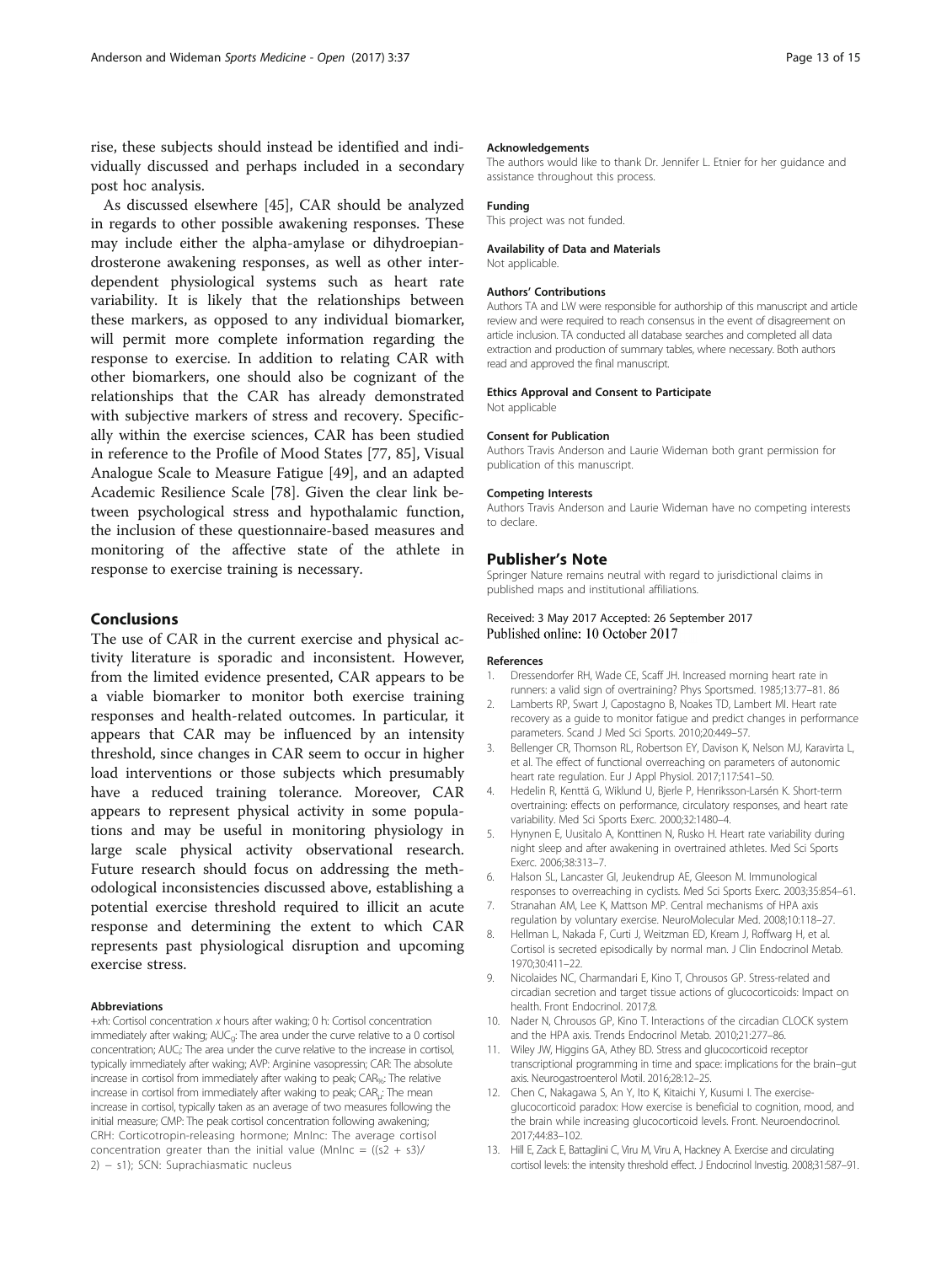- <span id="page-14-0"></span>14. Hackney AC, Battaglini C, Evans ES. Cortisol, stress and adaptation during exercise training. Educ Phys Train Sport. 2008;3:34–41.
- 15. Duclos M, Corcuff J, Rashedi M, Fougere V, Manier G. Trained versus untrained: different hypothalamo-pituitary adrenal axis responses to exercise recovery. Eur J Appl Physiol. 1997;75:343–50.
- 16. Anderson T, Lane AR, Hackney AC. Cortisol and testosterone dynamics following exhaustive endurance exercise. Eur J Appl Physiol. 2016;116:1503–9.
- 17. Urhausen A, Kindermann W. Diagnosis of overtraining: what tools do we have? Sports Med Auckl NZ. 2002;32:95–102.
- 18. Duclos M, Gouarne C, Bonnemaison D. Acute and chronic effects of exercise on tissue sensitivity to glucocorticoids. J Appl Physiol. 2003;94:869–75.
- 19. Rodriguez ACI, Epel ES, White ML, Standen EC, Seckl JR, Tomiyama AJ. Hypothalamic-pituitary-adrenal axis dysregulation and cortisol activity in obesity: a systematic review. Psychoneuroendocrinology. 2015;62:301–18.
- 20. McMurray RG, Hackney AC. Interactions of metabolic hormones, adipose tissue and exercise. Sports Med. 2005;35:393–412.
- 21. Pruessner JC, Kirschbaum C, Hellhammer DH. Waking up—the first stressor of the day? Free cortisol levels double within minutes after awakening. Oxford: Oxford Univ Press; 1995. p. 365.
- 22. Hucklebridge F, Mellins J, Evans P, Clow A. The awakening cortisol response: no evidence for an influence of body posture. Life Sci. 2002;71:639–46.
- 23. Wilhelm I, Born J, Kudielka BM, Schlotz W, Wüst S. Is the cortisol awakening rise a response to awakening? Psychoneuroendocrinology. 2007;32:358–66.
- 24. Adam EK, Hawkley LC, Kudielka BM, Cacioppo JT. Day-to-day dynamics of experience–cortisol associations in a population-based sample of older adults. Proc Natl Acad Sci. 2006;103:17058–63.
- 25. Wüst S, Federenko I, Hellhammer DH, Kirschbaum C. Genetic factors, perceived chronic stress, and the free cortisol response to awakening. Psychoneuroendocrinology. 2000;25:707–20.
- 26. Thorn L, Hucklebridge F, Esgate A, Evans P, Clow A. The effect of dawn simulation on the cortisol response to awakening in healthy participants. Psychoneuroendocrinology. 2004;29:925–30.
- 27. Fries E, Dettenborn L, Kirschbaum C. The cortisol awakening response (CAR): facts and future directions. Int J Psychophysiol. 2009;72:67–73.
- 28. Pruessner JC, Kirschbaum C, Meinlschmid G, Hellhammer DH. Two formulas for computation of the area under the curve represent measures of total hormone concentration versus time-dependent change. Psychoneuroendocrinology. 2003;28:916–31.
- 29. Pruessner JC, Wolf OT, Hellhammer DH, Buske-Kirschbaum A, Von Auer K, Jobst S, et al. Free cortisol levels after awakening: a reliable biological marker for the assessment of adrenocortical activity. Life Sci. 1997;61:2539–49.
- 30. Clow A, Thorn L, Evans P, Hucklebridge F. The awakening cortisol response: methodological issues and significance. Stress. 2004;7:29–37.
- 31. Pruessner JC, Hellhammer DH, Kirschbaum C. Burnout, perceived stress, and cortisol responses to awakening. Psychosom Med. 1999;61:197–204.
- 32. Roberts AD, Wessely S, Chalder T, Papadopoulos A, Cleare AJ. Salivary cortisol response to awakening in chronic fatigue syndrome. Br J Psychiatry. 2004;184:136–41.
- 33. Schulz P, Kirschbaum C, Prüßner J, Hellhammer D. Increased free cortisol secretion after awakening in chronically stressed individuals due to work overload. Stress Health. 1998;14:91–7.
- 34. Pruessner M, Hellhammer DH, Pruessner JC, Lupien SJ. Self-reported depressive symptoms and stress levels in healthy young men: associations with the cortisol response to awakening. Psychosom Med. 2003;65:92–9.
- 35. Rohleder N, Joksimovic L, Wolf JM, Kirschbaum C. Hypocortisolism and increased glucocorticoid sensitivity of pro-Inflammatory cytokine production in Bosnian war refugees with posttraumatic stress disorder. Biol Psychiatry. 2004;55:745–51.
- 36. Wüst S, Wolf J, Hellhammer DH, Federenko I, Schommer N, Kirschbaum C. The cortisol awakening response-normal values and confounds. Noise Health. 2000;2:79.
- 37. Chida Y, Steptoe A. Cortisol awakening response and psychosocial factors: a systematic review and meta-analysis. Biol Psychol. 2009;80:265–78.
- Meeusen R. Diagnosing overtraining in athletes using the two-bout exercise protocol. Br J Sports Med. 2010;44:642–8.
- 39. Moher D, Liberati A, Tetzlaff J, Altman DG, Prisma Group. Preferred reporting items for systematic reviews and meta-analyses: the PRISMA statement. PLoS Med. 2009;6.
- 40. Minetto MA, Lanfranco F, Tibaudi A, Baldi M, Termine A, Ghigo E. Changes in awakening cortisol response and midnight salivary cortisol are sensitive markers of strenuous training-induced fatigue. J Endocrinol Investig. 2008;31:16–24.
- 41. Gunnarsson L-G, Bäck H, Jones I, Olsson T. Stress recovery during an ocean boat race. Stress Health. 2004;20:165–71.
- 42. Gouarne C, Groussard C, Gratas-Delamarche A, Delamarche P, Duclos M. Overnight urinary cortisol and cortisone add new insights into adaptation to training. Med Sci Sports Exerc. 2005;37:1157.
- 43. Park JY, Hwang TK, Park HK, Ahn RS. Differences in cardiovascular and hypothalamic-pituitary-adrenal axis functions between high-altitude visitors and natives during a trek on the Annapurna circuit. Neuroendocrinology. 2014;99:130–8.
- 44. Marinelli M, Roi GS, Giacometti M, Bonini P, Banfi G. Cortisol, testosterone, and free testosterone in athletes performing a marathon at 4,000 m altitude. Horm Res. 1994;41:225–9.
- 45. Filaire E, Ferreira JP, Oliveira M, Massart A. Diurnal patterns of salivary alphaamylase and cortisol secretion in female adolescent tennis players after 16 weeks of training. Psychoneuroendocrinology. 2013;38:1122–32.
- 46. Atlaoui D, Duclos M, Gouarne C, Lacoste L, Barale F, Chatard JC. The 24-h urinary cortisol/cortisone ratio for monitoring training in elite swimmers. Med Sci Sports Exerc. 2004;36:218–24.
- 47. Grossi G, Perski A, Ekstedt M, Johansson T, Lindström M, Holm K. The morning salivary cortisol response in burnout. J Psychosom Res. 2005;59:103–11.
- 48. Mommersteeg PM, Heijnen CJ, Verbraak MJ, van Doornen LJ. Clinical burnout is not reflected in the cortisol awakening response, the day-curve or the response to a low-dose dexamethasone suppression test. Psychoneuroendocrinology. 2006;31:216–25.
- 49. Clow A, Edwards S, Owen G, Evans G, Evans P, Hucklebridge F, et al. Postawakening cortisol secretion during basic military training. Int J Psychophysiol. 2006;60:88–94.
- 50. Curtis K, Osadchuk A, Katz J, et al. An eight-week yoga intervention is associated with improvements in pain, psychological functioning and mindfulness, and changes in cortisol levels in women with fibromyalgia. J Pain Res. 2011;4:189–201.
- 51. Daubenmier J, Kristeller J, Hecht FM, Maninger N, Kuwata M, Jhaveri K, et al. Mindfulness intervention for stress eating to reduce cortisol and abdominal fat among overweight and obese women: an exploratory randomized controlled study. J Obes. 2011:1–13.
- 52. Foley LS, Prapavessis H, Osuch EA, De Pace JA, Murphy BA, Podolinsky NJ. An examination of potential mechanisms for exercise as a treatment for depression: a pilot study. Ment Health Phys Act. 2008;1:69–73.
- 53. Foss B, Sæterdal LR, Nordgård O, Dyrstad SM. Exercise can alter cortisol responses in obese. J Exerc Physiol. 2014;67–77.
- 54. Tortosa-Martínez J, Clow A, Caus-Pertegaz N, González-Caballero G, Abellán-Miralles I, Saenz MJ. Exercise increases the dynamics of diurnal cortisol secretion and executive function in people with amnestic mild cognitive impairment. J Aging Phys Act. 2015;23:550–8.
- 55. Menke A, Arloth J, Gerber M, Rex-Haffner M, Uhr M, Holsboer F, et al. Dexamethasone stimulated gene expression in peripheral blood indicates glucocorticoid-receptor hypersensitivity in job-related exhaustion. Psychoneuroendocrinology. 2014;44:35–46.
- 56. Calogiuri G, Evensen K, Weydahl A, Andersson K, Patil G, Ihlebæk C, et al. Green exercise as a workplace intervention to reduce job stress. Results from a pilot study. Work. 2016;53:99–111.
- 57. Garde AH, Persson R, Hansen ÅM, Österberg K, Ørbæk P, Eek F, et al. Effects of lifestyle factors on concentrations of salivary cortisol in healthy individuals. Scand J Clin Lab Invest. 2009;69:242–50.
- 58. Uçar C, Özgöçer T, Yildiz S. Late-night exercise affects the autonomic nervous system activity but not the hypothalamo-pituitary-adrenal axis in the next morning. J Sports Med Phys Fitness. 2016.
- 59. Bogg T, Slatcher RB. Activity mediates conscientiousness' relationship to diurnal cortisol slope in a national sample. Health Psychol. 2015;34:1195.
- 60. Eek F, Karlson B, Garde AH, Hansen ÅM, Ørbæk P. Cortisol, sleep, and recovery—some gender differences but no straight associations. Psychoneuroendocrinology. 2012;37:56–64.
- 61. Vreeburg SA, Kruijtzer BP, van Pelt J, van Dyck R, DeRijk RH, Hoogendijk WJ, et al. Associations between sociodemographic, sampling and health factors and various salivary cortisol indicators in a large sample without psychopathology. Psychoneuroendocrinology. 2009;34:1109–20.
- 62. Burke HM, Fernald LC, Gertler PJ, Adler NE. Depressive symptoms are associated with blunted cortisol stress responses in very low-income women. Psychosom Med. 2005;67:211–6.